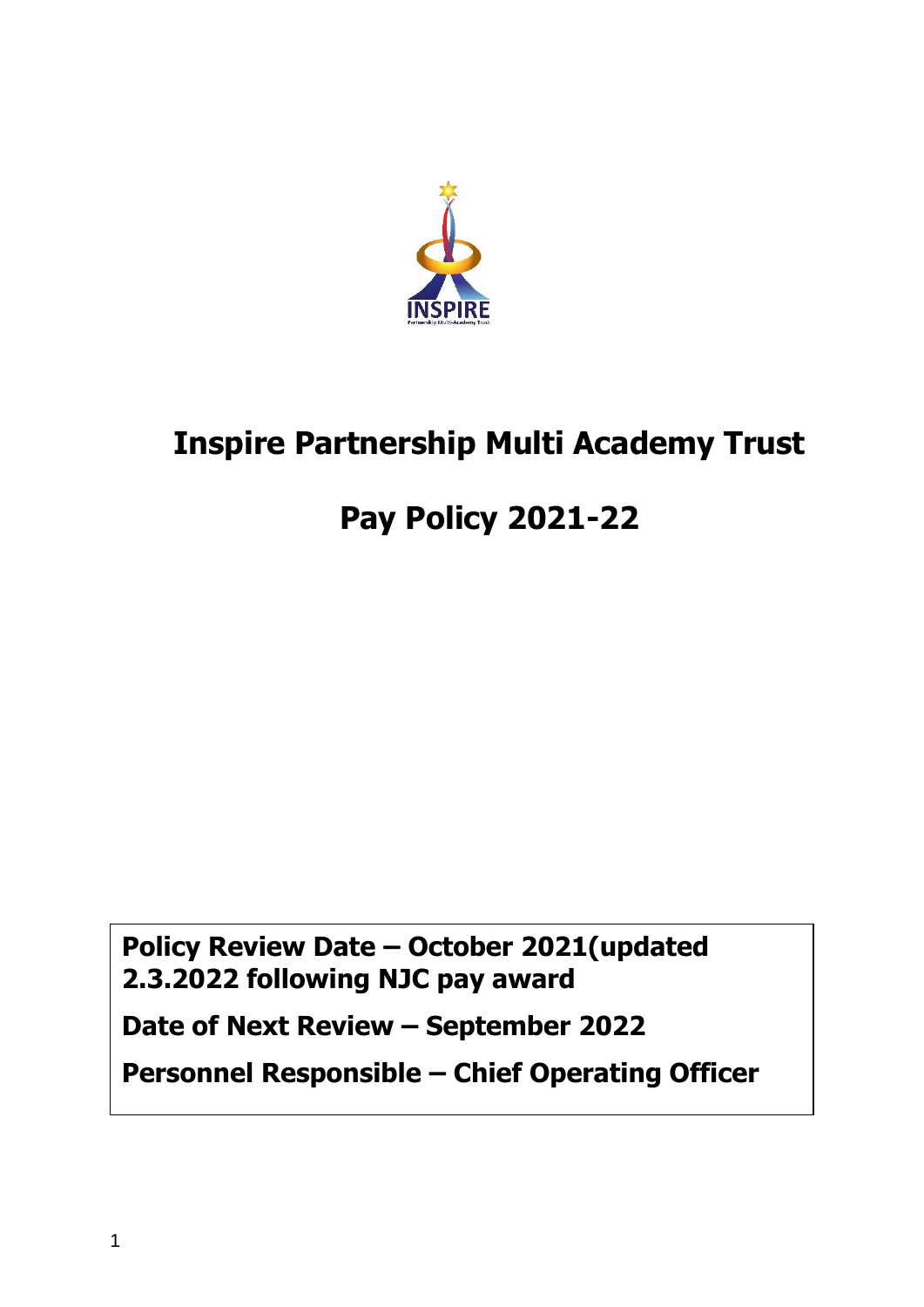## **IPMAT PAY POLICY FOR SCHOOLS**

| 1.    | <b>TEACHING STAFF</b>                                         | 4                     |
|-------|---------------------------------------------------------------|-----------------------|
| 1.1   | Introduction                                                  | 4                     |
| 1.2   | <b>Basic Principles</b>                                       | 5                     |
| 1.3   | Pay Uplift                                                    | 5                     |
| 1.4   | Pay Reviews                                                   | 5                     |
| 1.5   | The Finance, Audit & Risk Committee                           | 6                     |
| 1.6   | Appeals                                                       | 6                     |
| 1.7   | Safeguarding                                                  | $\overline{7}$        |
| 1.8   | Monitoring the Impact of the Policy                           | $\overline{7}$        |
|       |                                                               |                       |
| 2.    | <b>LEADERSHIP GROUP</b>                                       | 8                     |
| 2.1   | Leadership Group Pay Range                                    | 8                     |
| 2.2   | Existing Members of the Leadership Group                      | 8                     |
| 2.3   | New Members of the Leadership Group                           | 8                     |
| 2.4   | <b>Headteachers</b>                                           | 9<br>$\boldsymbol{9}$ |
|       | 2.4.1 Defining the Role and Determining the Headteacher Group | 9                     |
|       | 2.4.2 Setting the Indicative Pay Range                        |                       |
|       | 2.4.3 Discretionary Payments to the Headteacher               | 11                    |
| 2.4.4 | Starting Salary and the Individual Pay Range                  | 11<br>12              |
| 2.5   | <b>Deputy and Assistant Headteachers</b>                      | 12                    |
|       | 2.5.1 Defining the Role                                       | 12                    |
|       | 2.5.2 Setting the Indicative Pay Range                        | 13                    |
| 2.6   | 2.5.3 Starting Salary and the Individual Pay Range            | 13                    |
|       | Pay Progression for all Members of the Leadership Group       |                       |
|       | <b>3. OTHER TEACHERS</b>                                      | 14                    |
| 3.1   | Pay Ranges for Qualified Teacher                              | 14                    |
|       | 3.2 Pay Upon Appointment for New Entrants                     | 14                    |
| 3.3   | Pay Upon Appointment for Existing Teachers                    | 15                    |
| 3.4   | Pay Upon Appointment for Former Members of the Leadership     | 15                    |
| 3.5   | Pay Progression for Qualified Teachers                        | 15                    |
|       | 3.5.1 Main Pay Range                                          | 16                    |
|       | 3.5.2 Upper Pay Range                                         | 16                    |
| 3.6   | Movement to the Upper Pay Range                               | 17                    |
|       | 3.6.1 The Assessment                                          | 17                    |
|       | 3.6.2 Processes and Procedures                                | 17                    |
|       | 3.7 Part-time Teachers                                        | 18                    |
|       | 3.8 Short notice/Supply teachers                              | 19                    |
| 3.9   | Unqualified teachers                                          | 19                    |
|       | 3.9.1 Pay Progression for Unqualified teachers                | 20                    |
|       | 3.9.2 Unqualified teachers' Obtaining QTS                     | 20                    |
|       | <b>4. ALLOWANCES</b>                                          | 20                    |
| 4.1   | Teaching and Learning Responsibility Payments (TLRs)          | 20                    |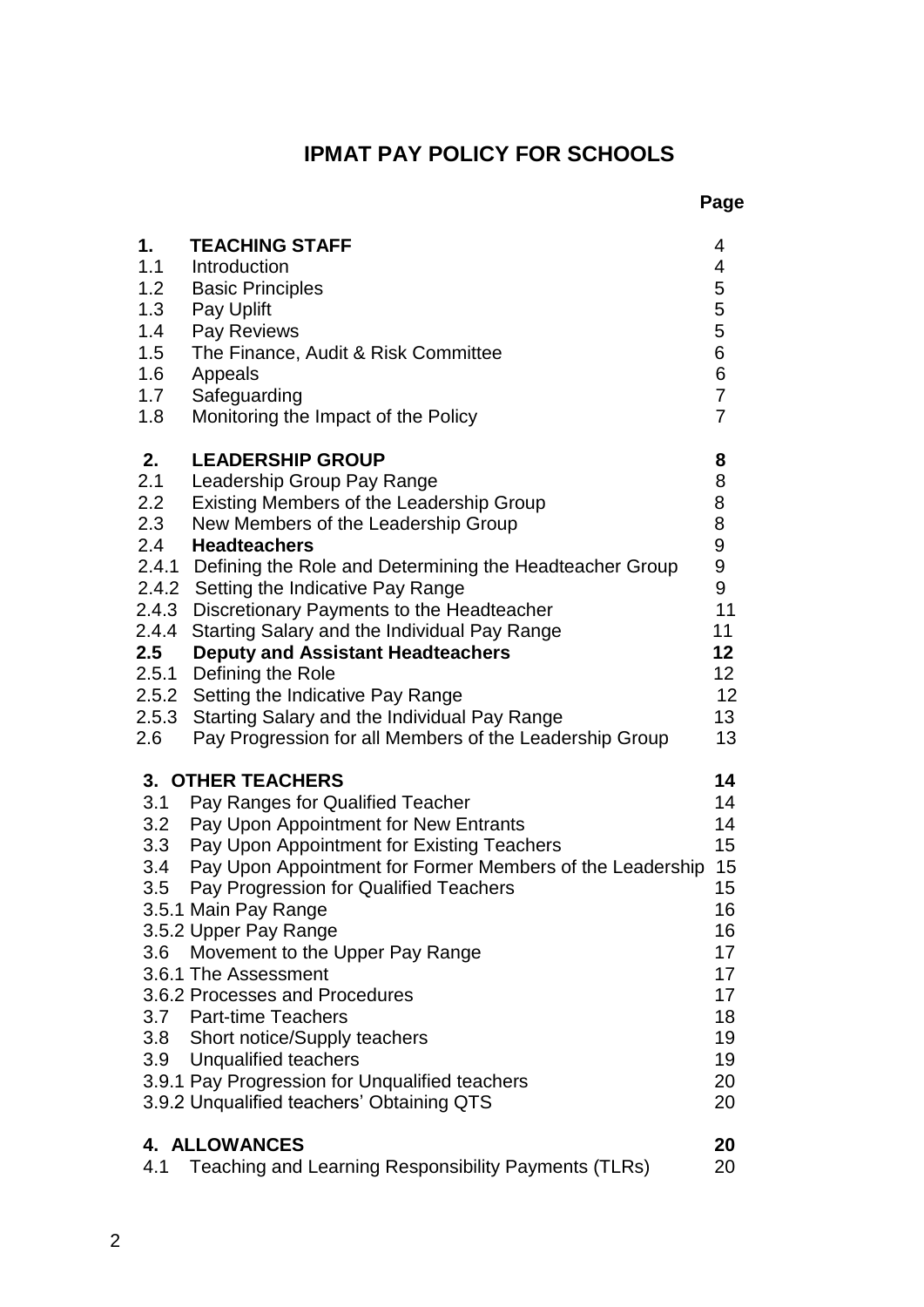| 4.1.1 Criterion and factors for award of TLRs<br>Special Educational Needs (SEN) Allowances<br>4.2 |    |  |
|----------------------------------------------------------------------------------------------------|----|--|
| 4.2.2 Assessment of appropriate allowance values                                                   | 23 |  |
| 4.3 Unqualified teachers' Allowance                                                                | 24 |  |
| <b>5. OTHER PAYMENTS</b>                                                                           | 24 |  |
| 5.1 Provision of services                                                                          | 24 |  |
| 5.2 Recruitment and retention incentives and benefits                                              | 24 |  |
| 5.3 Acting Allowances                                                                              | 25 |  |
| 5.4 Honoraria                                                                                      | 25 |  |
| 6. SUPPORT STAFF                                                                                   | 26 |  |
| 6.1 Consultation with the Local Authority                                                          | 26 |  |
| 6.2 Job Specification                                                                              | 26 |  |
| 6.3 Job Evaluation Process                                                                         | 26 |  |
| 6.4 Grading of Employees                                                                           | 26 |  |
| 6.5 Terms and Conditions                                                                           | 26 |  |
| 6.6 Commencing salary for newly appointed employees                                                | 27 |  |
| 6.7 Incremental Progression                                                                        | 27 |  |
| 6.8 Promoted or Re-Graded                                                                          | 28 |  |
| 6.9 Appeals                                                                                        | 28 |  |
| 6.10 Pay Protection                                                                                | 28 |  |
| 6.11 Payment of Acting allowances                                                                  | 28 |  |
| 6.12 Local Guidance relating to Payment of Support Staff                                           | 28 |  |
| 6.13 Performance Management/ Appraisal                                                             | 28 |  |
| 6.14 Local Living Wage                                                                             | 28 |  |
|                                                                                                    |    |  |

### **7. SUPPORTING DOCUMENTATION**

| Appendix 1 – Roles and Responsibilities                        | 30  |
|----------------------------------------------------------------|-----|
| (exercise of Trustees' powers relating to pay)                 |     |
| Appendix 2 - Appeal Procedure: Teaching Staff                  | .31 |
| Appendix 3 - Teachers Pay Table 1 <sup>st</sup> September 2021 | 33  |
| Appendix 4 – NJC Pay Table 1 <sup>st</sup> April 2021          | 35  |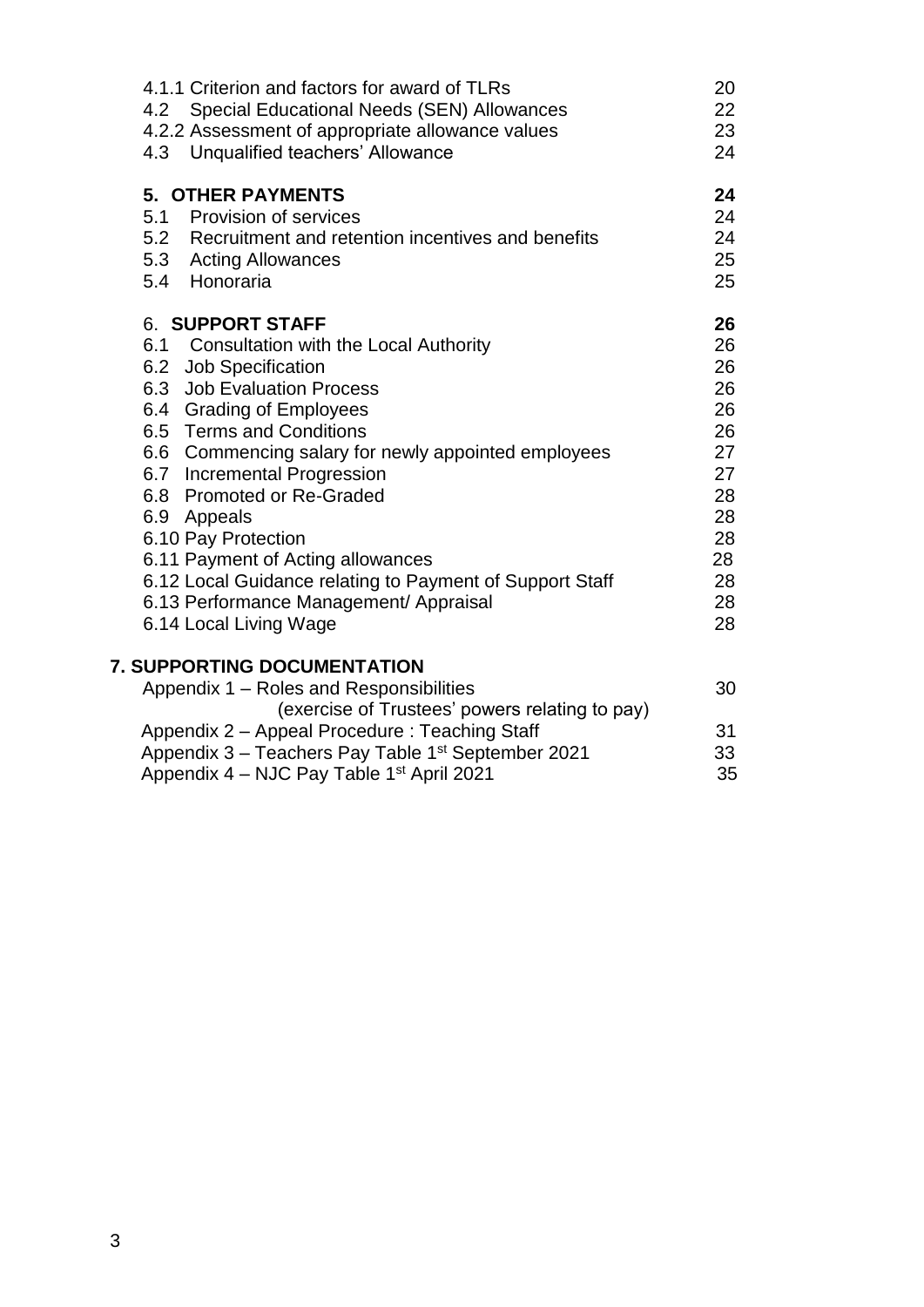## **1. TEACHING STAFF**

## **1.1 INTRODUCTION**

The statutory pay arrangements for teachers give significant discretion to "relevant bodies" – Governing Bodies to make pay decisions. The School Teachers' Pay and Conditions Document (now in its 2021 version hereafter "the Document") has since September 2004 placed a statutory duty on schools and Councils to have a pay policy in place which sets out the basis on which they determine teachers' pay and to establish procedures for determining appeals. This should ensure fair and equitable treatment for all teachers and minimise the prospect of disputes and legal challenge of pay decisions.

All schools within the Inspire Partnership MAT, when taking pay decisions, must have regard both to the Trust's pay policy and to the teacher's particular post within the staffing structure.

The Policy outlines a structure for schools to follow and covers all key areas of pay discretion that schools need to consider. All procedures for determining pay should be consistent with the principles of public life - objectivity, openness and accountability. The pay and performance management policies make clear the school's compliance with all applicable legislation including but not limited to [The Employment Rights Act 1996,](http://www.hmso.gov.uk/acts/acts1996/1996018.htm) [The Employment](http://www.hmso.gov.uk/acts/acts1999/19990026.htm)  [Relations Act 1999,](http://www.hmso.gov.uk/acts/acts1999/19990026.htm) [The Part-Time Workers \(Prevention of Less Favourable Treatment\)](http://www.dti.gov.uk/er/ptime.htm)  [Regulations 2000,](http://www.dti.gov.uk/er/ptime.htm) The [Fixed Term Employees \(Prevention of Less Favourable Treatment\)](http://www.legislation.hmso.gov.uk/si/si2002/20022034.htm)  [Regulations 2002,](http://www.legislation.hmso.gov.uk/si/si2002/20022034.htm) [The Employment Act 2008,](http://www.opsi.gov.uk/acts/acts2008/ukpga_20080024_en_1) [The Agency Workers Regulation 2010,](http://www.legislation.gov.uk/uksi/2010/93/contents/made) [The](http://www.legislation.gov.uk/uksi/2012/115/contents/made)  [Education \(School Teachers' Appraisal\) \(England\) Regulations 2012](http://www.legislation.gov.uk/uksi/2012/115/contents/made) and [Equality Act 2010.](http://www.equalities.gov.uk/equality_bill.aspx)

The Trust will consult staff and unions on their pay policy and review it each year, or when other changes occur to the Document, to ensure that it reflects the latest legal position. The pay policy complies with the statutory guidance and should be used in conjunction with it, but, in the event of any inadvertent contradictions, the statutory guidance take precedence.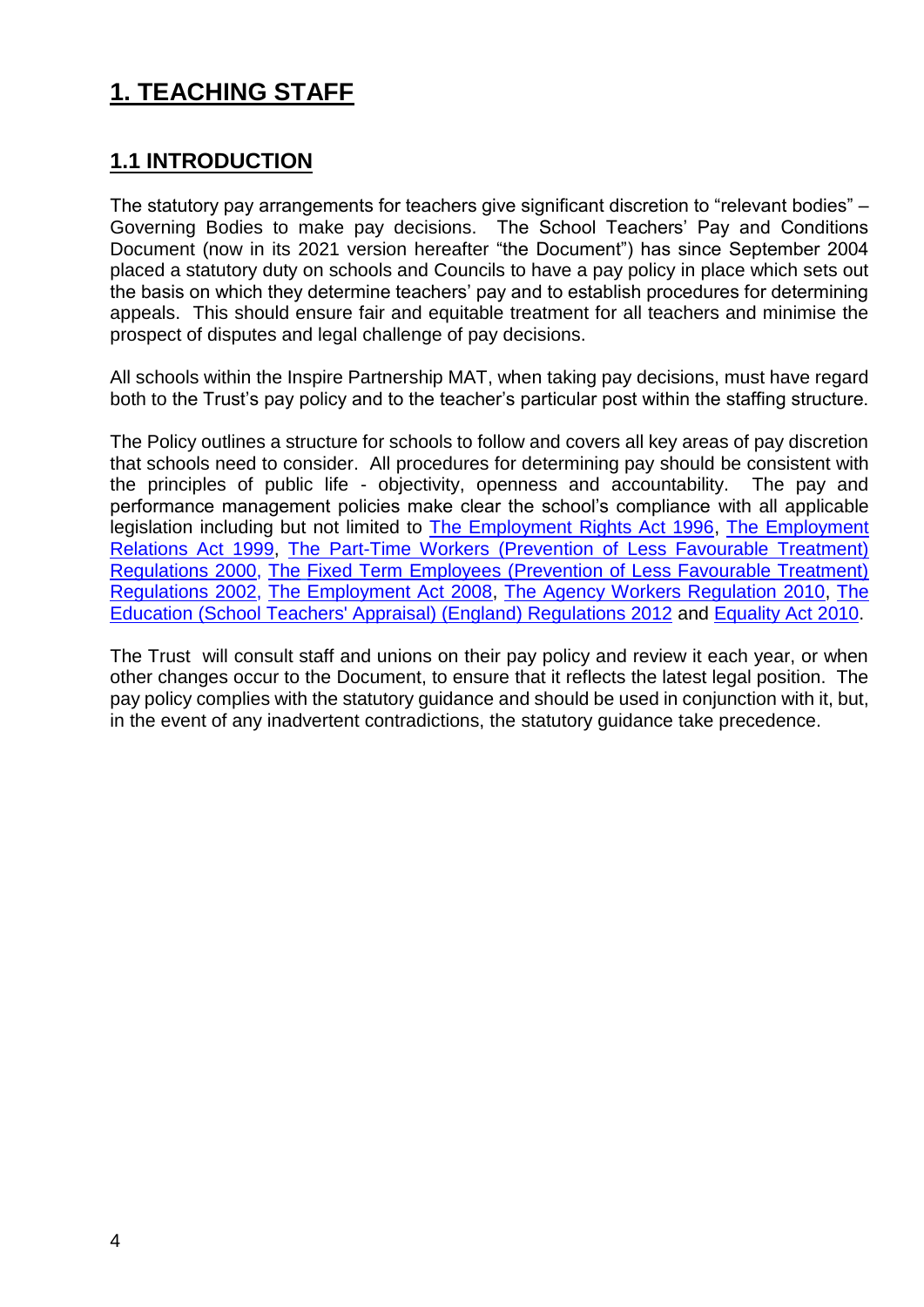#### **IPMAT POLICY ON SCHOOL TEACHERS' PAY FOR 1 SEPTEMBER 2021 TO 31 AUGUST 2022**

#### **1.2 Basic Principles**

All teachers employed at **each school within the Inspire Partnership Multi Academy Trust** are paid in accordance with the statutory provisions of the School Teachers' Pay and Conditions Document as updated from time to time. A copy of the latest version may be found on-line at:

#### [http://www.education.gov.uk](http://www.education.gov.uk/)

All pay-related decisions are made taking full account of the individual school development plan and employees and unions have been consulted on this policy. All pay related decisions are taken in compliance with all applicable legislation including but not limited to the relevant provisions of [The Employment Rights Act 1996,](http://www.hmso.gov.uk/acts/acts1996/1996018.htm) [The Employment Relations](http://www.hmso.gov.uk/acts/acts1999/19990026.htm)  [Act 1999,](http://www.hmso.gov.uk/acts/acts1999/19990026.htm) [The Part-Time Workers \(Prevention of Less Favourable Treatment\) Regulations](http://www.dti.gov.uk/er/ptime.htm)  [2000,](http://www.dti.gov.uk/er/ptime.htm) The [Fixed Term Employees \(Prevention of Less Favourable Treatment\) Regulations](http://www.legislation.hmso.gov.uk/si/si2002/20022034.htm)  [2002,](http://www.legislation.hmso.gov.uk/si/si2002/20022034.htm) [The Employment Act 2008,](http://www.opsi.gov.uk/acts/acts2008/ukpga_20080024_en_1) [The Agency Workers Regulation 2010,](http://www.legislation.gov.uk/uksi/2010/93/contents/made) [The Education](http://www.legislation.gov.uk/uksi/2012/115/contents/made)  [\(School Teachers' Appraisal\) \(England\) Regulations 2012](http://www.legislation.gov.uk/uksi/2012/115/contents/made) and [Equality Act 2010.](http://www.equalities.gov.uk/equality_bill.aspx)

This policy will be used in conjunction with the adopted Staff Appraisal Policy. The process for making decisions on the pay of teachers at the school is documented under roles and responsibilities.

#### **1.3 Pay uplifts**

Unless the Trust Board determine otherwise it shall apply the recommended pay award to individual teachers, in accordance with the current STCPD.

The Trust Board will take account of the provisions of the STPCD in relation to performance when applying any pay uplift to nationally set pay scales.

#### **1.4 Pay Reviews**

The Finance, Audit & Risk Committee (FARC) will ensure that every teacher's salary is reviewed with effect from 1 September and shall make all pay decisions as quickly and as responsibly as possible. In any event Teachers should be informed of their pay determination as soon as possible after they have received their appraisal report containing a recommendation in pay. The FARC is responsible for making pay determinations and Teachers will be notified of their pay decision in writing no later than one month after the decision or as such as is practicable if an appeal has been registered.

Reviews may take place at other times of the year to reflect any changes in circumstances or job description that lead to a change in the basis for calculating an individual's pay. A written statement will be given after any review and where applicable will give information about the basis on which it was made.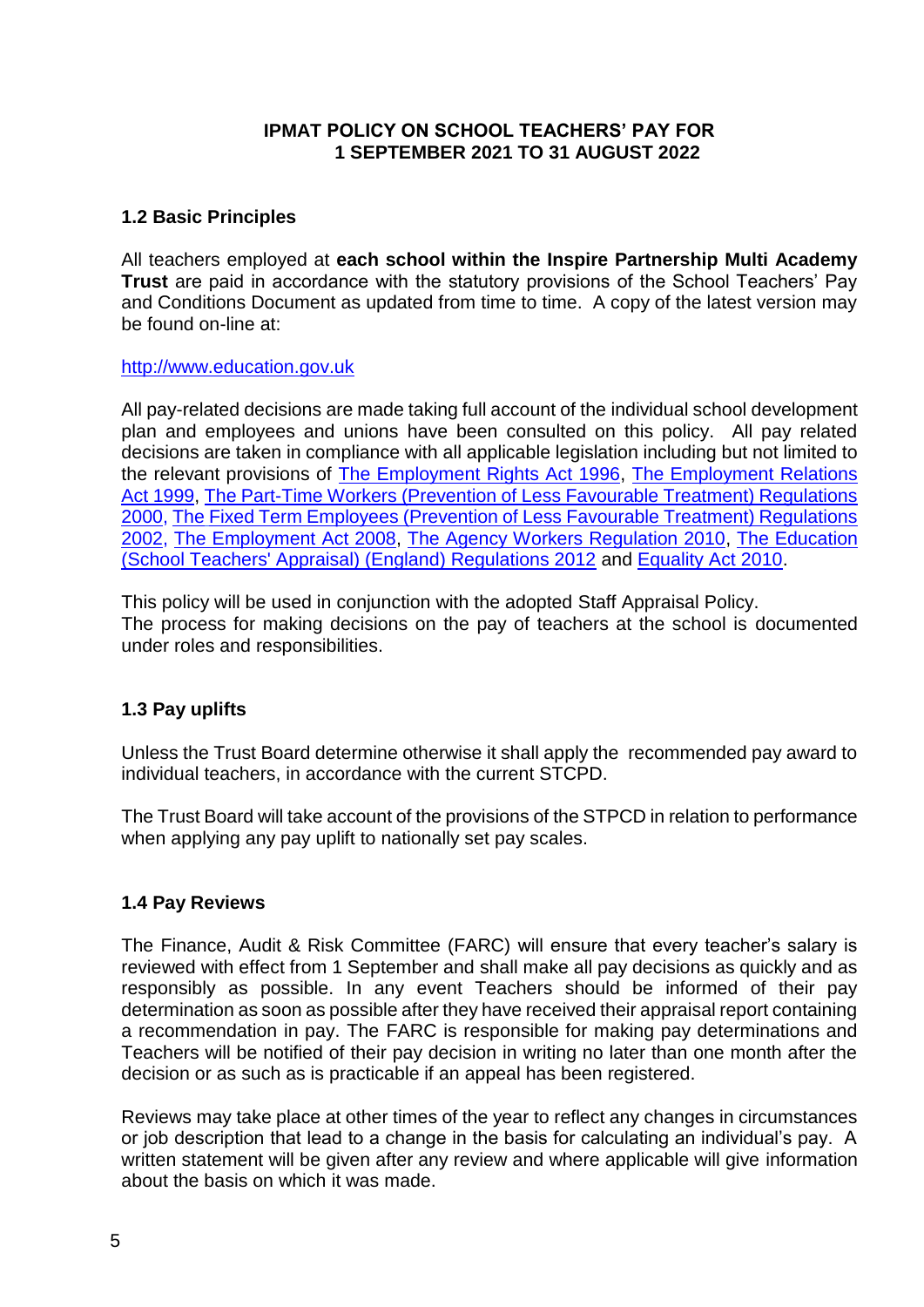Where a pay determination leads or may lead to the start of a period of safeguarding, the FARC will give the required notification as soon as possible and no later than one month after the date of the determination.

#### **1.5 The Finance, Audit & Risk Committee**

The terms of reference for the FARC are set out in Section 7, Appendix 1 - Roles and Responsibilities.

The terms of reference specifies that decisions will be communicated to each member of staff, in writing. Decisions on the pay of the Headteacher will be communicated by the CEO of the Trust, in writing.

#### **1.6 Appeals**

The arrangements for considering appeals are as follows:

A teacher has the right to appeal against any pay determination. The following list, which is not exhaustive, includes the usual reasons for appealing against a pay determination:

That the person or committee by whom the decision was made –

- a) incorrectly applied the Pay Policy;
- b) incorrectly applied any provision of the Document;
- c) failed to have proper regard for statutory guidance;
- d) failed to take proper account of relevant evidence;
- e) took account of irrelevant or inaccurate evidence;
- f) was biased; or
- g) otherwise unlawfully discriminated against the teacher.

The order of proceedings is as follows:

#### **Stage one – informal discussion with the Appraiser/Headteacher prior to confirmation of the pay recommendation**

A teacher who is dissatisfied with a pay recommendation has the opportunity to discuss the recommendation with the Appraiser/Headteacher before the recommendation is actioned and confirmation of the pay decision is made by the Trust.

#### **Stage two – a formal representation to the FARC making the pay determination**

If, having had an informal discussion with the person making the pay recommendation, the teacher believes that an incorrect recommendation has been made; he/she may make representation to the FARC (Pay Committee) making the decision. To begin the process the teacher should submit a formal written statement making the determination, setting down in writing the grounds for not agreeing with the pay recommendation.

The teacher is given the opportunity to make representations, including presenting evidence, calling witnesses and the opportunity to ask questions, at a formal meeting with the Pay Committee who will make the pay determination. Following this meeting the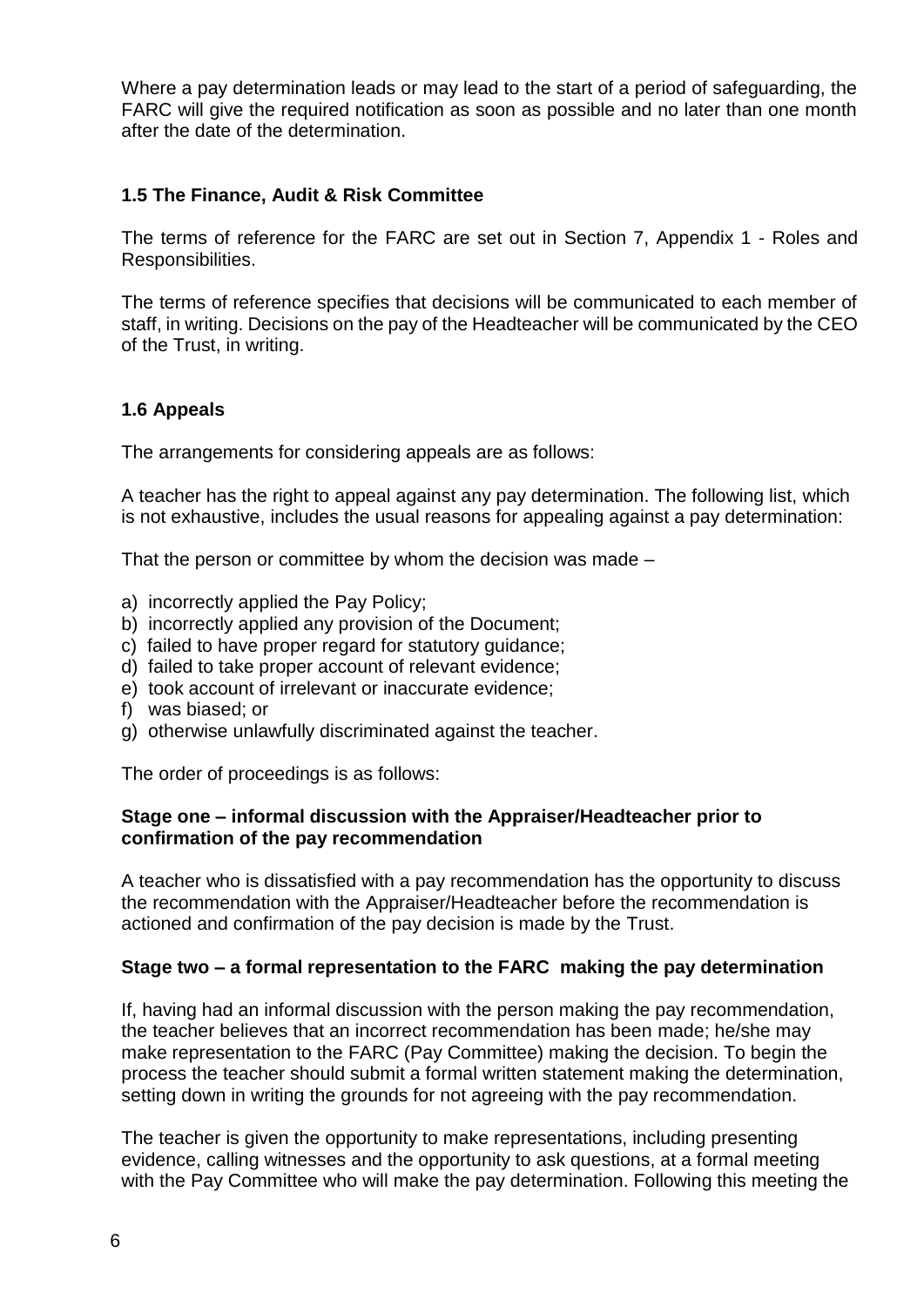Pay Committee will make a pay determination that will be communicated to the teacher in writing.

Where the Pay Committee overturns a recommendation the teacher has the right to request a review of the pay determination. The teacher is given the opportunity to make representations as set out in Stage 3.

#### **Stage three – a formal appeal hearing with an Appeals Panel**

Should the teacher not agree with the pay determination, the teacher may appeal the decision and have an appeal hearing before an appeals panel of the FARC.

The teacher should set down in writing the grounds for their appeal and send it to the Chair of the FARC within ten working days of the notification of that determination.

Any appeal should be heard by a panel of trustees who were not involved in the original determination. This is normally within twenty working days of the receipt of the written appeal notification.

In the hearing before Trustees, both the teacher and the management representative will have the opportunity to present their evidence and call witnesses, and to question each other. The panel is permitted to ask exploratory questions.

Having heard the appeal, the panel must reach a decision, which it must relay to the teacher in writing, including their rationale for reaching the decision. The Appeal Panel's decision is final and, there is no recourse to the general staff grievance procedure.

Teachers making representation at stage two and making an appeal at stage three may be accompanied by a colleague or representative from a trade union.

#### **1.7 Safeguarding**

Where a pay determination leads or may lead to the start of safeguarding the FARC will comply with the relevant provisions and will give the required notification as soon as possible and no later than one month after the determination.

Where a "re-deployment" is implemented the post holder will be placed onto the Upper Pay Range (UPR1) and safeguarding will be applied.

Where a "stepping down" arrangement is applied where the post is of a lesser responsibility then the post holder will be placed onto the pay range for that role and **no** safeguarding will be applicable.

#### **1.8 Monitoring the Impact of the Pay Policy**

The Finance, Audit and Risk Committee will monitor the outcomes and impact of this policy on a yearly basis, including trends in progression across specific groups of teachers to assess its effect and the school's continued compliance with equalities legislation.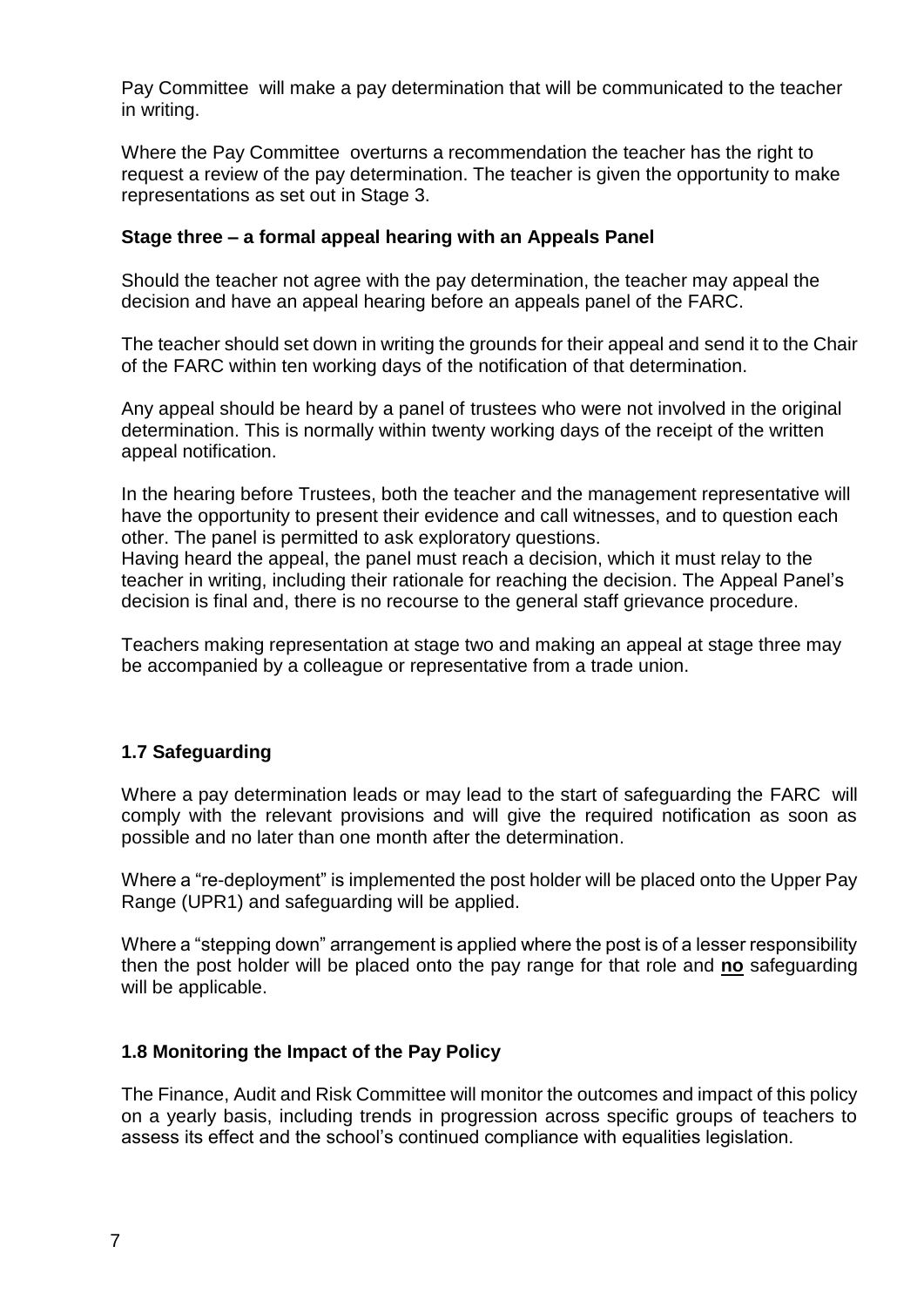## **2. LEADERSHIP GROUP**

#### **2.1 Leadership Group Pay Range**

#### **The Leadership Group Pay Range is as set out in the Leadership Group Pay Table attached.**

The pay range for a Headteacher should consist of seven consecutive points only.

#### **2.2 Existing Members of the Leadership Group**

The pay ranges, any discretionary payments and allowances to members of the Leadership Group in post on 1<sup>st</sup> September 2014 or who were appointed to a leadership post prior to 1st September 2014 but who will not take up post until on or after that date remain unchanged.

The FARC will determine the Total Unit Score (Modified Unit Score for Special Schools) based on the number of pupils on the school register as set out in the census of October 2020 or the latest return.

The FARC will assign the school to the appropriate Headteacher Group and determine a 7 point IPR for the School.

The FARC will determine a five point range for the post of Deputy / Assistant Headteacher for the School.

The pay of these posts will be reviewed under the provisions below where there are significant changes to their responsibilities.

The FARC may also review the pay of all of the Leadership Group posts under the provisions below, if they determine that this is required to maintain consistency with pay arrangements for new appointments to the Leadership Group after 1<sup>st</sup> September 2014.

The Group size of the school will be reviewed in any case every 3 years.

The value of the salary points for these posts will be in accordance with the pay table referred in 2.1 above.

#### **2.3 New Members of the Leadership Group**

This section applies to new appointments to the Leadership Group appointed after 1<sup>st</sup> September 2014.

The value of the salary points for these posts will be in accordance with the pay table referred to in 2.1 above.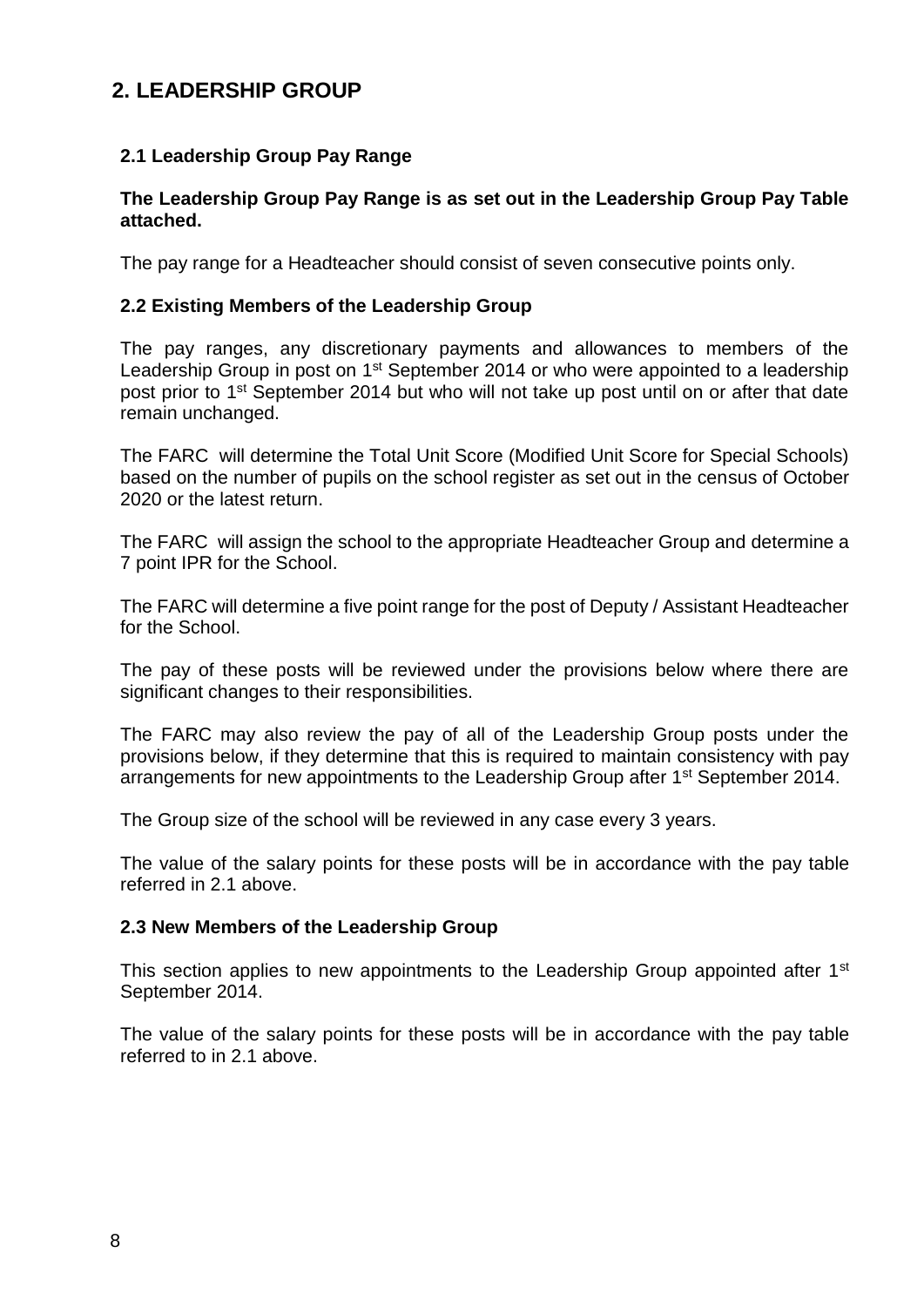#### **2.4 Headteachers**

#### **2.4.1 Defining the Role and Determining the Headteacher Group**

Upon the post of Headteacher becoming vacant, where there has been significant changes to the responsibilities of the post of Headteacher or where a review of leadership posts is being undertaken as identified at 2.2 above, the FARC shall set out the specific role, responsibilities and accountabilities of the post of Headteacher as well as the skills and relevant competencies required. These shall be documented in a Job Specification.

The FARC will then assign the school to a Headteacher Group. This will be done by calculating the Total Unit Score of the school in accordance with section 2, paragraphs 5 – 8 of the Document.

The FARC will assign the school to a Headteacher Group and determine the Headteacher's pay range whenever it proposes to appoint a new headteacher. It shall also re-determine the Headteacher's pay range if it becomes necessary to change the Headteacher Group (including where the Headteacher becomes responsible and accountable for more than one school in a federation on a permanent basis). They may also determine the Headteacher's pay range at any time if they consider it necessary to reflect a significant change in the responsibilities of the post. The FARC shall not take account of the salary of the serving Headteacher if they re-determine the Headteacher's pay range for a new appointment.

In the event the Headteacher is appointed to be permanently responsible and accountable for more than one school, FARC will base the determination of the Headteacher Group on the total number of pupil units across all schools.

#### **2.4.2 Setting the Indicative Pay Range**

The FARC will take account of the complexity and challenge of the role of Headteacher in the particular context of the school when determining the Indicative Pay Range for the post.

When determining the Indicative Pay Range, the FARC must take into account all of the permanent responsibilities of the role. The core salary should include all permanent responsibilities and a discretionary allowance can only be paid for time limited additional responsibilities.

The FARC will set an Indicative Pay Range for the Headteacher of seven points within the range of salaries applicable to the Headteacher Group of the school.

When determining the position of the Indicative Pay Range the following will be considered:

- **the context and challenge arising from pupils needs** e.g. if there is a high level of deprivation in the community (Free School Meal (FSM) entitlement and/or English as an Additional Language indicators may be relevant) or there are high numbers of looked after children or children with special needs or there is a high level of in-year churn/pupil mobility, and this affects the challenge in relation to improving outcomes;
- **a high degree of complexity and challenge** e.g. accountability for multiple schools or managing across several dispersed sites, which goes significantly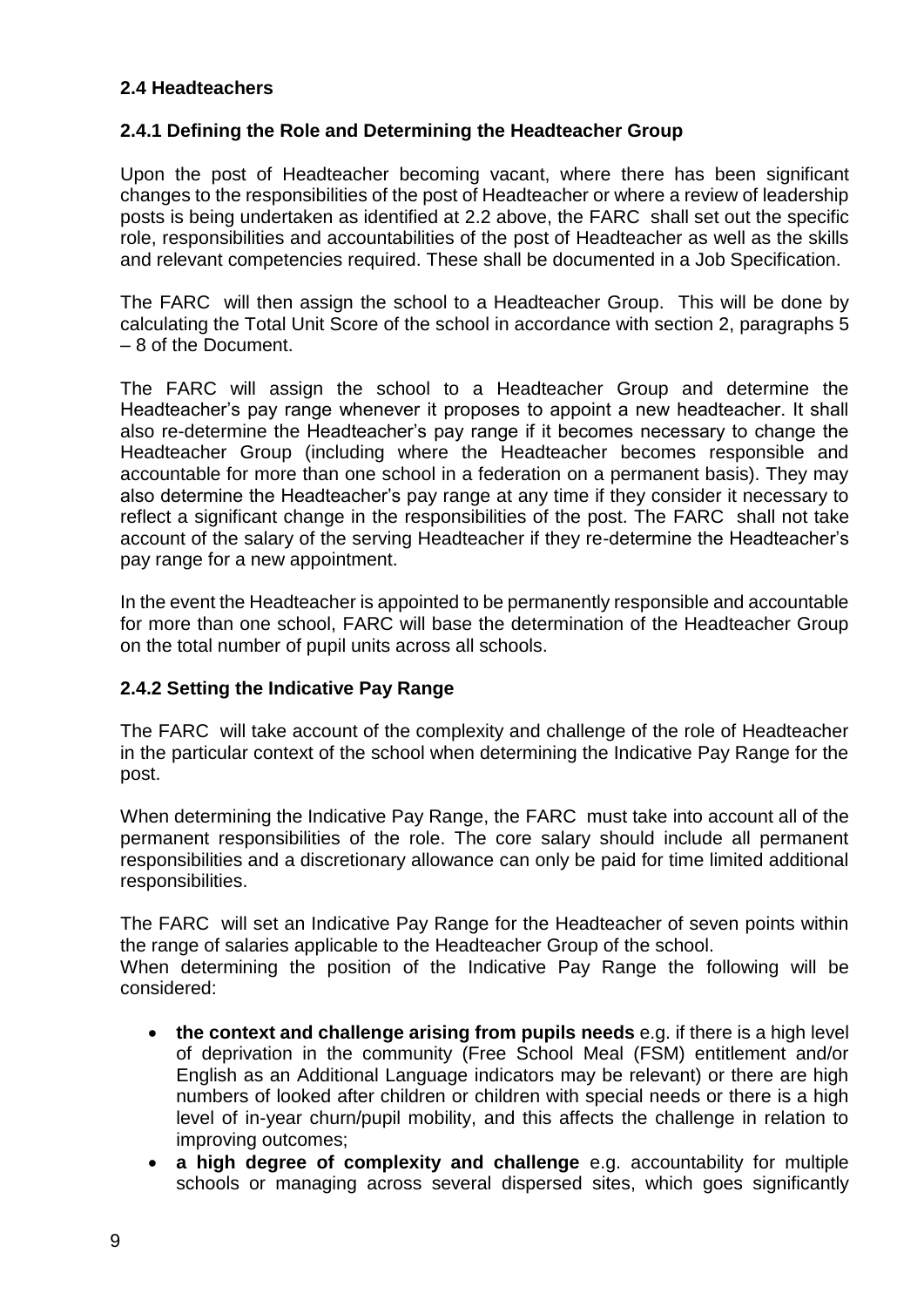beyond that expected of any Headteacher of similar-sized school(s) and is not already reflected in the total Unit Score used at 2.4.1;

- **additional accountability not reflected in the Group Size** e.g. leading a teaching school alliance;
- Factors that may impede the school's ability to attract a field of appropriately qualified and experienced leadership candidates, e.g. location; specialism; level of support from the wider leadership team.

This is not an exhaustive list and the FARC may consider other factors relevant to the circumstances of the school.

Where the Headteacher has significant additional responsibility for extended services which the Headteacher is directly accountable to the Trust and the Headteacher is permanently appointed as the Headteacher of the school, the FARC has the discretion to take this into account when setting the Headteacher's Pay Range. Any salary uplift should be proportionate to the level of responsibility and accountability being undertaken. However, where the Headteacher has an interest in the quality of a service that is colocated on the school's site, for example, a speech therapy centre that helps the development of young people within the school or across a number of schools, but is not responsible or accountable for that service, this is part of a Headteacher's core responsibilities, and would therefore not be taken into account when setting the Headteacher's pay range.

When determining the Headteacher's pay range the FARC must ensure that

- the minimum of the individual pay range is:
	- $\circ$  not less than the minimum of the HT's group range:
	- o at least the next point higher on the leadership group scale than the maximum of the Deputy Head or Assistant Head at the school; and
	- o at least the next point higher on the leadership group scale than the salary of the highest paid classroom teacher - (UPR 1 salary level plus highest TLR/ SEN allowance awarded);

The expectation is that normally the pay range for the post will be within the limits of the Headteacher Group. However, the FARC has the discretion to consider that if the circumstances warrant it, to set an Indicative Pay Range with a maximum of up to 25% above the top of the relevant Headteacher Group Range. Where this discretion is applied, the value of the salary points shall be set in accordance with the spine points identified in the pay table referred to in 2.1 above.

Such circumstance might include where there is evidence of significant difficulties in making an appointment.

If the FARC is considering setting a pay range above the 25% limit, then external independent advice should be sought and, should the advice suggest additional payment is appropriate, a business case must be made and agreed by the Trust Board.

The FARC shall ensure that no double counting takes place, e.g. of things taken account of in 2.4.2 above, such as responsibility for an additional school already reflected in the total unit score; or from using overlapping indicators, such as FSM and the pupil premium.

The FARC shall not increase base pay nor pay an additional allowance for regular local collaboration which is part of the role of all Headteachers.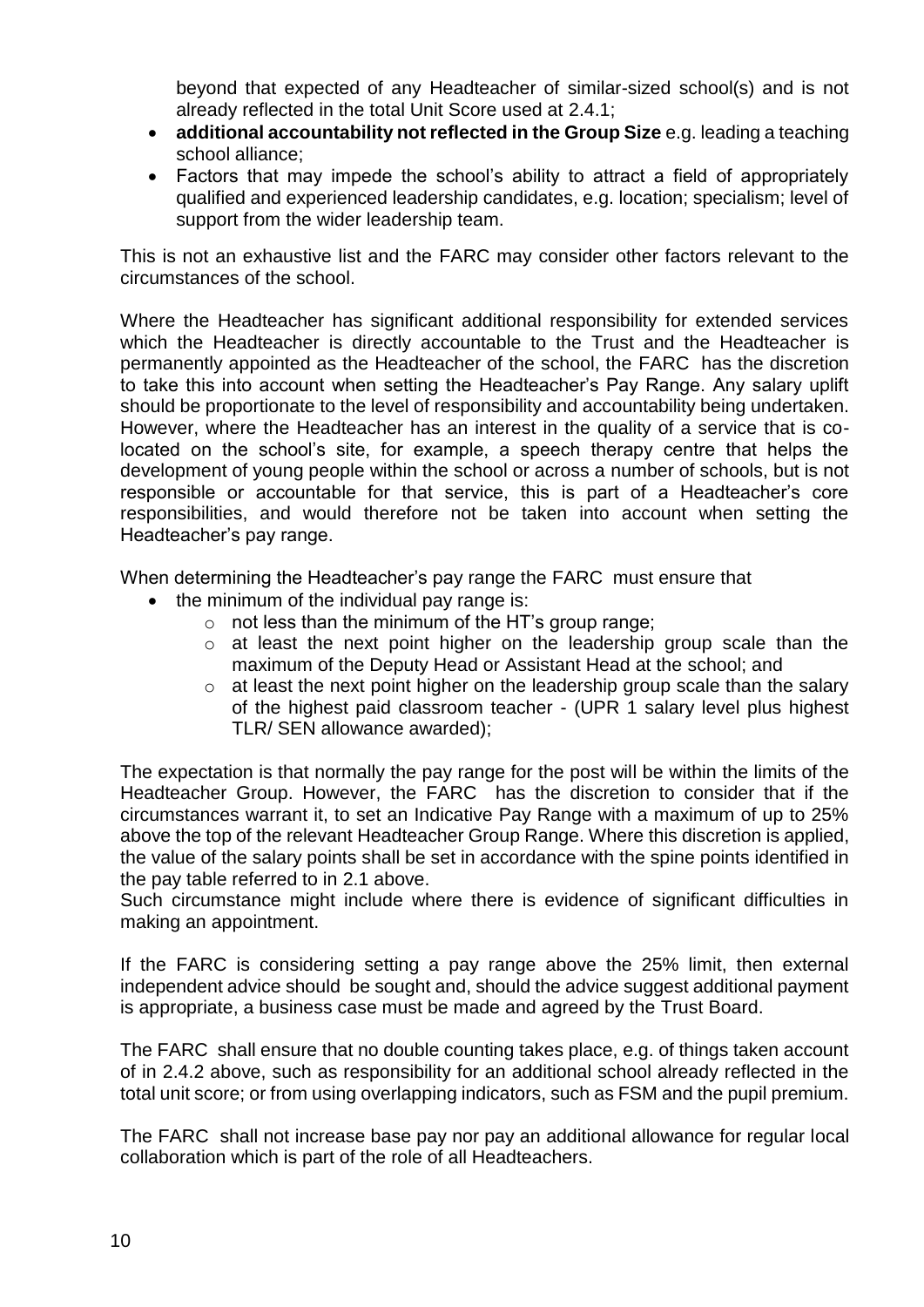The Indicative Pay Range should be set out in any advertisement for the post.

#### **2.4.3 Discretionary Payments to the Headteacher**

The FARC may determine that additional payments be made to a Headteacher for clearly temporary responsibilities or duties that are in addition to the post for which their salary range has been determined. In each case they must not have previously taken such reason or circumstance into account when determining the Headteacher's pay range.

The total sum of the temporary payments made to the Headteacher in the school year should not exceed 25% of the annual salary which is otherwise payable to the Headteacher, and the total sum of salary and other payments made to the Headteacher should not exceed 25% above the maximum of the Headteacher Group.

Those payments set out in this Policy in Section 6 will count towards the limit set out above. Relocation expenses which relate solely to the personal circumstances of the Headteacher do not apply to this limit.

TheFARC may determine that additional payments be made to a Headteacher which exceed the limit set out above in wholly exceptional circumstances. External independent advice should be sought before providing such agreement. A business case must be made and agreed by the Trust Board.

The FARC may award a discretionary payment to the Headteacher where they are appointed as an Acting Headteacher of one or more schools in addition to this school. There is an expectation that such an arrangement will be time-limited and subject to regular review and the maximum duration should be no longer than two years.

#### **2.4.4 Starting Salary and the Individual Pay Range**

The starting salary of the Headteacher should normally be the first point of the pay range. However the FARC may determine that the starting salary should be above the first point of the pay range having regard to the extent to which the candidate meets the specific requirements of the post. The FARC will ensure that there is scope for performancerelated progression over time. Where the starting salary is above the first point on the range they shall consider whether the upper limit of the range should be increased. Where this is the case the FARC shall set a revised seven point range which must comply with the limits as set out above.

The Individual Pay Range and starting salary shall be confirmed in writing to the Headteacher.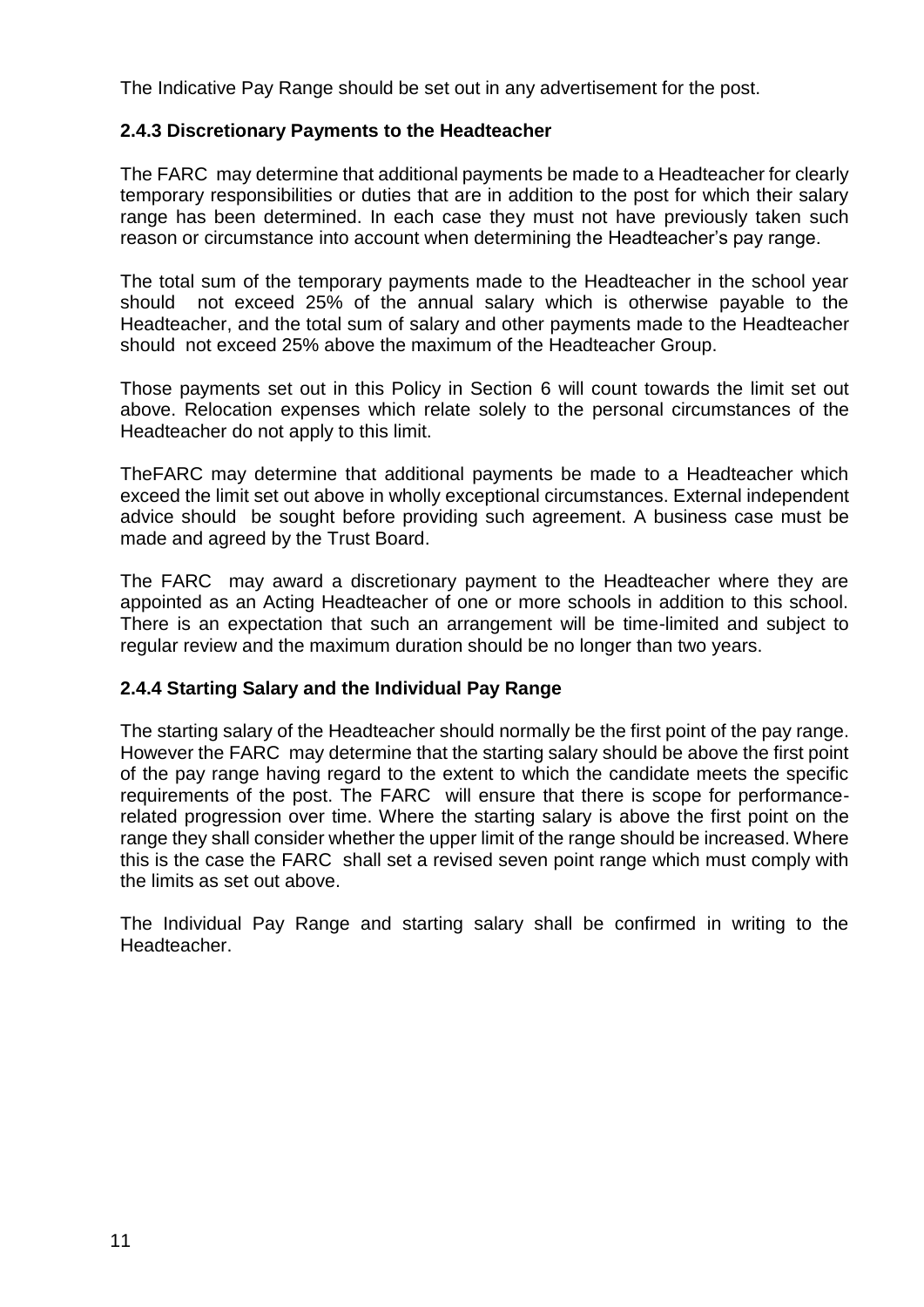#### **2.5 Deputy and Assistant Headteachers**

#### **2.5.1 Defining the Role**

Upon the post of Deputy / Assistant Headteacher becoming vacant, where there has been significant changes to the responsibilities of the post of Deputy / Assistant Headteacher or where a review of leadership posts is being undertaken as identified at 1.2 above, the FARC shall set out the specific role, responsibilities and accountabilities of the post of Deputy / Assistant Headteacher as well as the skills and relevant competencies required. These shall be documented in a Job Specification.

#### **2.5.2 Setting the Indicative Pay Range**

The FARC will take account of the complexity and challenge of the role of Deputy / Assistant Headteacher in the particular context of the school when determining the Indicative Pay Range for the post.

When determining the Indicative Pay Range, they must take into account all of the permanent responsibilities of the role and set an Indicative Pay Range for the Deputy / Assistant Headteacher of five points.

When determining a Deputy Headteacher's pay range the FARC must ensure that:

- The minimum of the Deputy Head's pay range is not less than the next leadership group pay spine point above
	- o the salary of the highest paid classroom teacher (UPR 1 salary level plus highest TLR/ SEN allowance awarded);
	- o the minimum of the Assistant Head's pay range of the highest paid Assistant Head at the school
- The maximum of the Deputy Head's pay range does not equal or exceed the minimum point of the Headteacher's Individual Pay Range (IPR).
- Where there is insufficient space on the leadership group pay spine to accommodate a Deputy Head's pay range of five points between the salary of an Assistant Head's pay range and the minimum of the IPR, the IPR range must be raised to the extent necessary to accommodate the Deputy Head's pay range.
- The minimum of the Assistant Head's pay range is not less than the next leadership group pay spine point above-
	- $\circ$  the salary of the highest paid classroom teacher (UPR 1 salary level plus highest TLR/ SEN allowance awarded);
- The maximum of the Assistant Head's pay range does not equal or exceed the minimum point of the Headteacher's Individual Pay Range (IPR).
- Where the school has one or more Deputy Head's the maximum of the Assistant Head's pay range does not equal or exceed the maximum of the Deputy Head's pay range of the lowest paid DHT
- Where there is insufficient space on the leadership group pay spine to accommodate an Assistant Head's pay range of five points between the salary of the highest paid classroom teacher and the minimum of the IPR and where applicable, in addition to accommodate a Deputy Head's pay range for any Deputy Head at the school the IPR range must be raised to the extent necessary to accommodate the Assistant Head's pay range.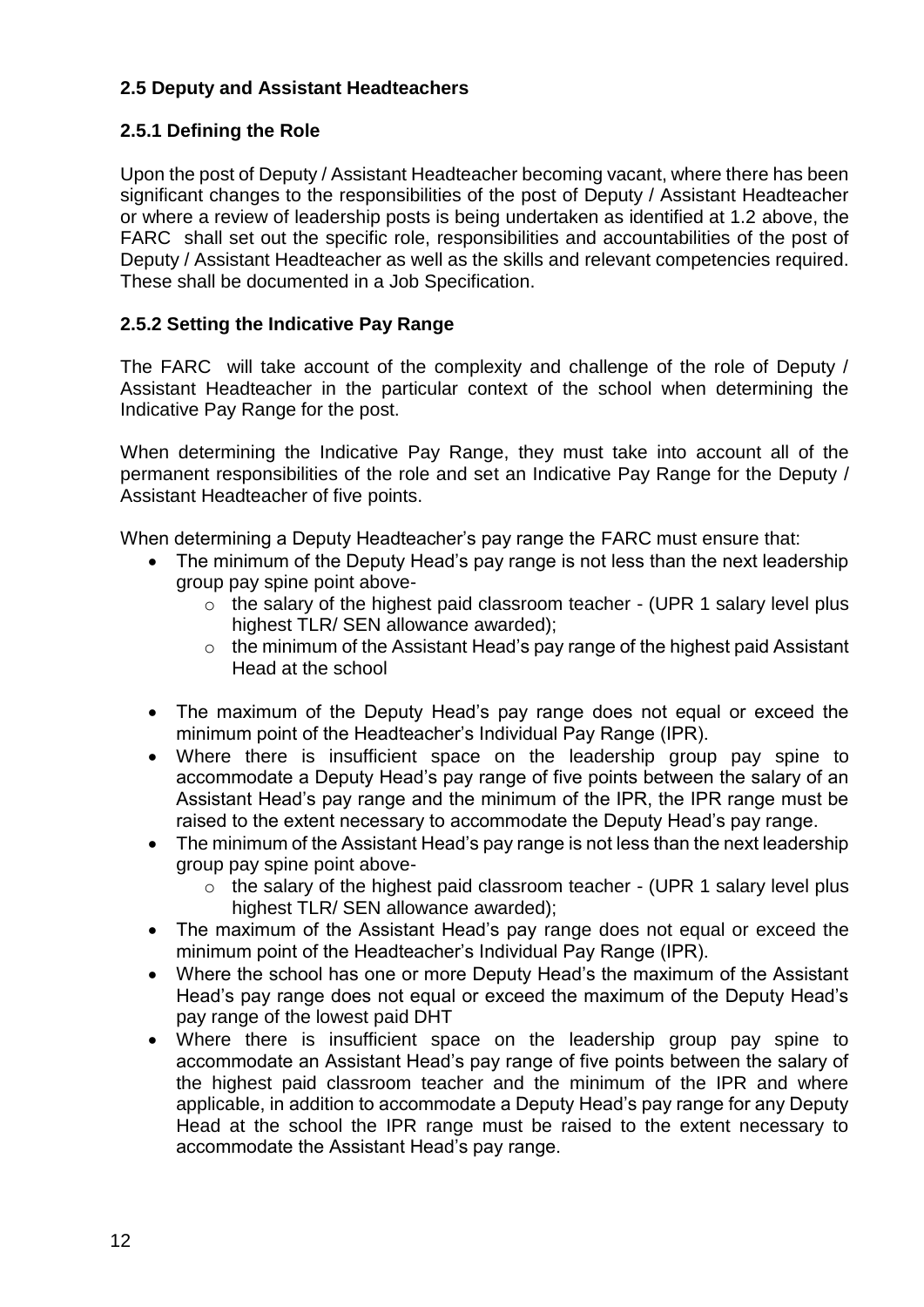The Indicative Pay Range should be set out in any advertisement for the post.

#### **2.5.3 Starting Salary and the Individual Pay Range**

The starting salary of the Deputy / Assistant Headteacher should normally be the first point of the pay range. However the FARC may determine that the starting salary should be above the first point of the pay range having regard to the extent to which the candidate meets the specific requirements of the post.

The FARC will ensure that there is scope for performance-related progression over time. Where the starting salary is above the first point on the range the FARC shall consider whether the upper limit of the range should be increased. Where this is the case, a revised five point range will be set which must comply with the limits as set out above.

The Individual Pay Range and starting salary shall be confirmed in writing to the Deputy / Assistant Headteacher.

#### **2.6 Pay Progression for all Members of the Leadership Group**

The Trust Board agrees the school budget and will ensure that appropriate funding is allocated for pay progression at all levels.

Members of the Leadership Group must demonstrate sustained high quality of performance, with particular regard to leadership and management and pupil progress at the school and will be subject to a review of performance against appraisal objectives and against the relevant standards before any performance points will be awarded.

Annual pay progression within the range for these posts is not automatic. The FARC (Pay Committee) has discretion to move a member of the Leadership Group by more than one point to a maximum of two.

The FARC (Pay Committee) will consider whether to award one or two pay progression points having regard to the recommendation on pay progression recorded in the member of the Leadership Group's most recent appraisal report. The circumstances in which two points may be awarded are as follows:

**For example:** outstanding outcomes in relation to the Deputy / Assistant Headteacher's performance of their role and responsibilities against their appraisal objectives and the relevant standards as identified in the annual appraisal assessment report.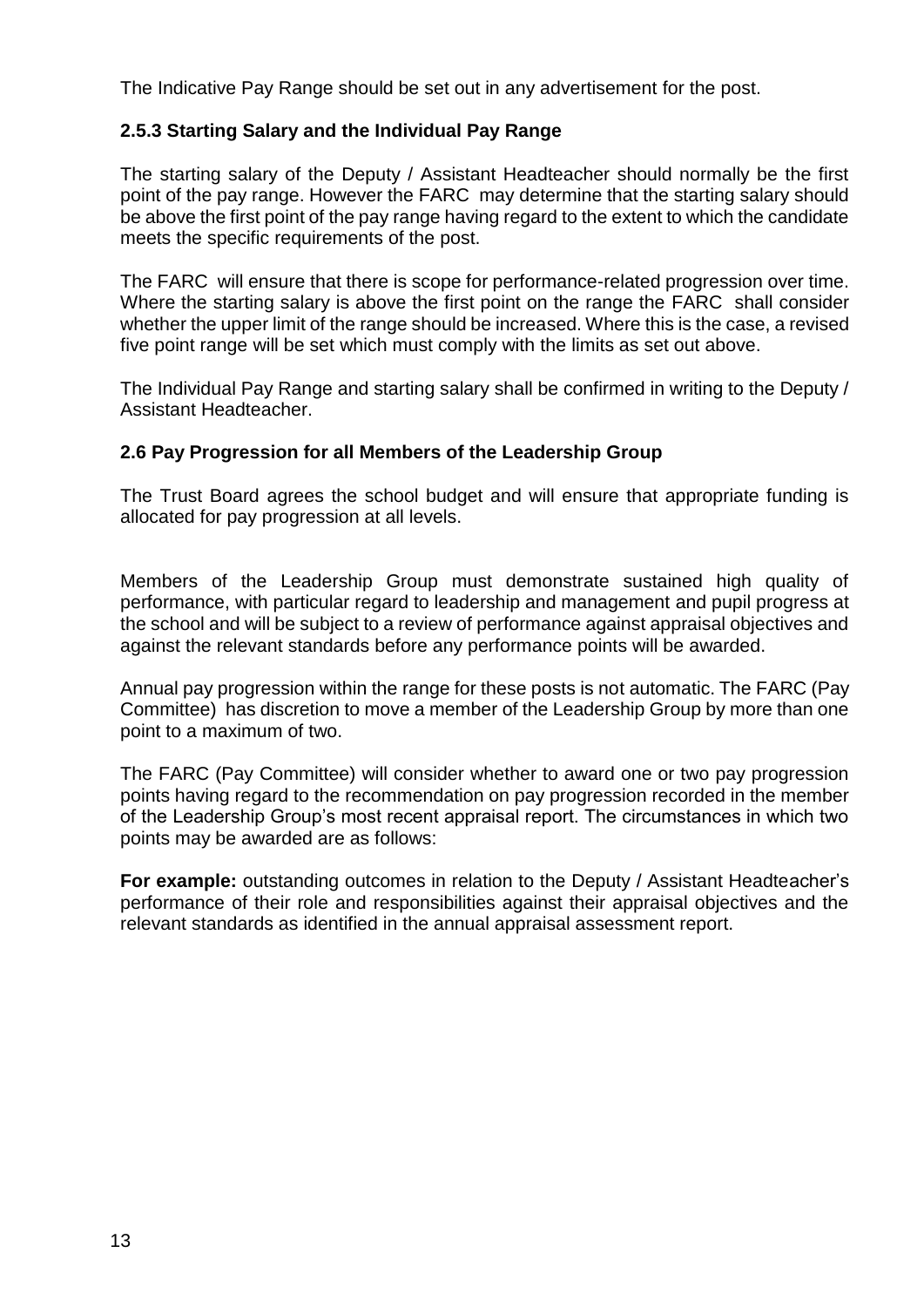### **3. OTHER TEACHERS**

#### **3.1 Pay Ranges for Qualified Teachers**

**The Main Pay Range for Classroom Teachers is as set out in the Main Pay Range Table attached.**

**The Upper Pay Range is as set out in the Upper Pay Range Table attached.**

#### **3.2 Pay Upon Appointment for New Entrants**

The CEO/COO will determine the pay range for a teaching vacancy prior to advertising it.

Upon appointment the starting salary for a qualified teacher will be determined taking into account the relevant qualifications, skills and experience required for the position and will be in accordance with the following provisions.

A classroom teacher taking up their first appointment as a qualified teacher will be paid on Point 1 of the Main Pay Range unless eligible for the award of an additional point(s):

- The CEO/COO may award one additional point on the Main Pay Range for each complete year of service as a qualified teacher in a City Technology College, independent school, higher education or further education including sixth form colleges, or in countries outside of England and Wales in a school in the maintained sector of the country concerned.
- The CEO/COO may, if necessary, use its discretion to award an additional point(s) on the Main Pay Range for working in relevant employment outside of teaching in order to secure the candidate of its choice. Where this discretion is applied up to two points on the Main Pay Range can be awarded on the basis of one point on the Main Pay Range for each period of 4 complete years spent outside teaching but working in a relevant area. This might include industrial or commercial training, time spent working in an occupation relevant to the teacher's work at the school, and experience with children/young people. This would be subject to the provision of documentary evidence of such experience and deemed relevant by the employer.

#### **3.3 Pay Upon Appointment for Existing Teachers**

When determining the starting salary for a qualified teacher who has previously worked as a qualified teacher in a Council maintained school or academy in England and Wales, the FARC will pay the teacher on the advertised pay range at the scale point which is the nearest to the teacher's previous pay entitlement. The FARC will also consider any pay progression which they would have received had they remained in their previous post, evidence of which should be obtained through the recruitment process. This excluding allowances and additional payments as per Section 2 – part 4 of the Document or where an academy has applied an equivalent allowances/ additional payment which does not apply to the Document.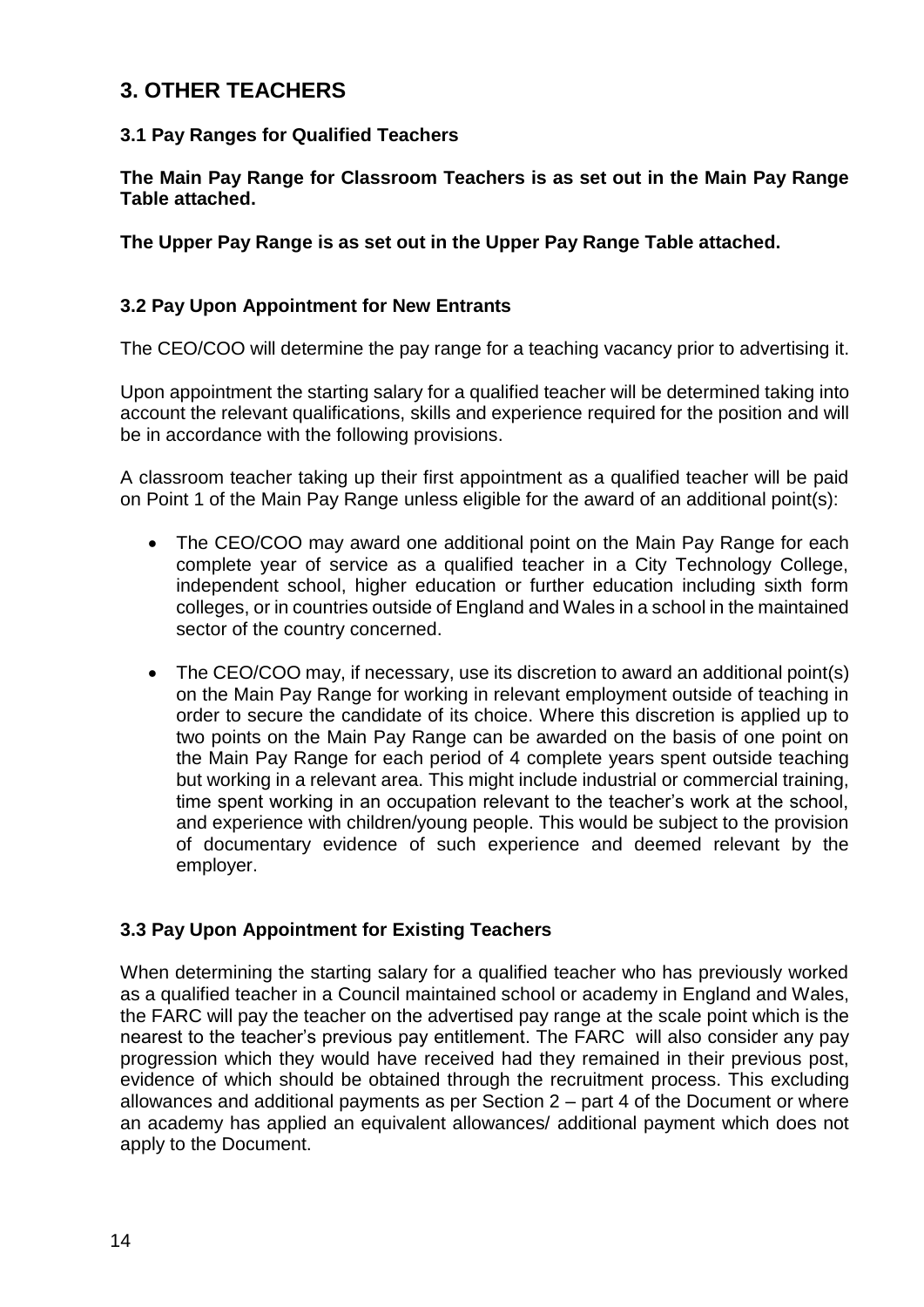Any appointment to the Upper Pay Range will be subject to the teacher meeting the criteria for movement to the Upper Pay Range as defined in paragraph 4.5 of this Policy, evidence of which should be obtained through the recruitment process.

Where a qualified teacher is not currently in employment, the pay entitlement in their most recent post should be used.

#### **3.4 Pay Upon Appointment for Former Members of the Leadership Group**

Where an appointment is being made of a teacher who was last paid on the Leadership Pay Scale (e.g. Headteacher, Deputy Headteacher, Assistant Headteacher) or Leading Practitioner pay ranges, then the FARC will have the discretion to determine where on the Upper Pay Range their salary should commence.

If the position advertised is on Main Pay Range (MPR) however and it is to be offered to a teacher who was last paid on the leadership Group Pay Range, then the FARC should determine where on the MPR the commencement salary should be taking into account the experience of the successful candidate. One point on the MPR will be offered for each completed year of service as a qualified Teacher to a maximum of six.

#### **3.5 Pay Progression for Qualified Teachers**

Teachers will be awarded pay progression on the Main Pay Range or Unqualified Teachers Pay Range where they have met or be making good progress towards their appraisal objectives and shown that they are competent in all elements of the teachers' standards.

In all schools in the Trust, teachers can expect to receive regular, constructive feedback on their performance and are subject to annual appraisal that recognises their strengths, informs plans for their future development and helps to enhance their professional practice. The arrangements for teacher appraisal are set out in the Trust's Staff Appraisal policy.

Decisions regarding pay progression will be made with reference to the teachers' appraisal reports and the pay recommendations they contain. In the case of NQTs, whose appraisal arrangements are different, pay decisions will be made by means of the statutory induction process.

Teachers' appraisal reports will contain pay recommendations. Final decisions about whether or not to accept a pay recommendation will be made by the FARC, having regard to the appraisal report and taking into account advice from the Headteacher/ senior leadership team. The FARC will consider its approach in the light of the school's budget and ensure that appropriate funding is allocated for pay progression at all levels.

A decision may be made not to award pay progression whether or not the teacher is subject to capability proceedings. In such cases the concerns about standards of performance will have been raised in writing with the teacher during the annual appraisal cycle and have not been sufficiently addressed through the support provided by the school.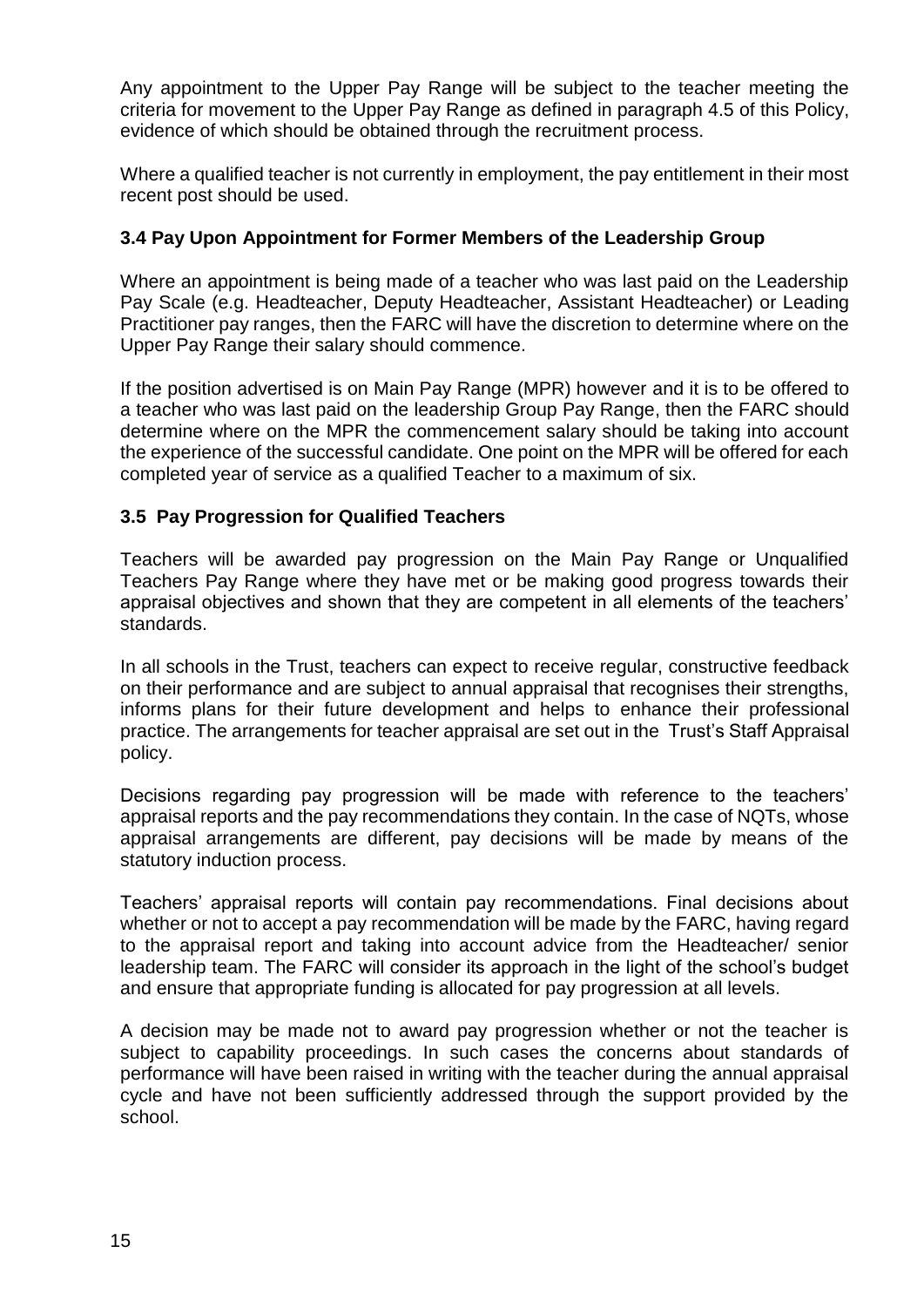#### **3.5.1 Main Pay Range**

To be fair and transparent, assessments of performance will be properly rooted in evidence.

As a teacher moves up the Main Pay Range, this evidence should show:

- Increasing levels of the quality of teaching identified through lesson observation
- An increasing positive impact on pupil progress
- An increasing impact on wider outcomes for pupils
- Improvements in specific elements of practice identified to the teacher e.g. behaviour management or lesson planning
- An increasing contribution to the work of the school
- An increasing impact on the effectiveness of staff and colleagues

Movement up the Main Pay Range will be by one annual point at a time, unless the following applies:

If the evidence shows that a teacher has exceptional performance, having regard to all aspects of their performance over the appraisal cycle, the FARC will consider whether to award enhanced pay progression**.**

The FARC can apply up to a maximum of two points and will take into account the quality of teaching, the impact on pupil progress and outcomes, the contribution to the work of the school and the impact on the effectiveness of staff and colleagues.

#### **3.5.2 Upper Pay Range**

Movement on the Upper Pay Range onwards will take into account of the evidence that the teacher is highly competent in all elements of the relevant standards; and that the teacher's achievements and contribution to the school are substantial and sustained. They will also need to have met or be making good progress towards their appraisal objectives.

The definition of "highly competent", "substantial" and "sustained" are given in para 4.5 Movement to Upper Pay Range section of this policy.

Movement up the Upper Pay Range will be by one point at two yearly intervals unless the following applies:

If it is clear from the evidence that a teacher's performance is exceptional and where the teacher has met or exceeded their objectives the FARC may use its flexibility to award enhanced pay progression, from the minimum to the maximum of the Upper Pay Range.

For example the FARC will take into account the quality of all teaching elements, the impact on pupil progress and outcomes, the contribution to the work of the school and the impact on the effectiveness of staff and colleagues over the two year period.

#### **3.6 Movement to the Upper Pay Range**

Any qualified teacher can apply to be paid on the Upper Pay Range. It is the responsibility of the teacher to decide whether or not they wish to pursue this.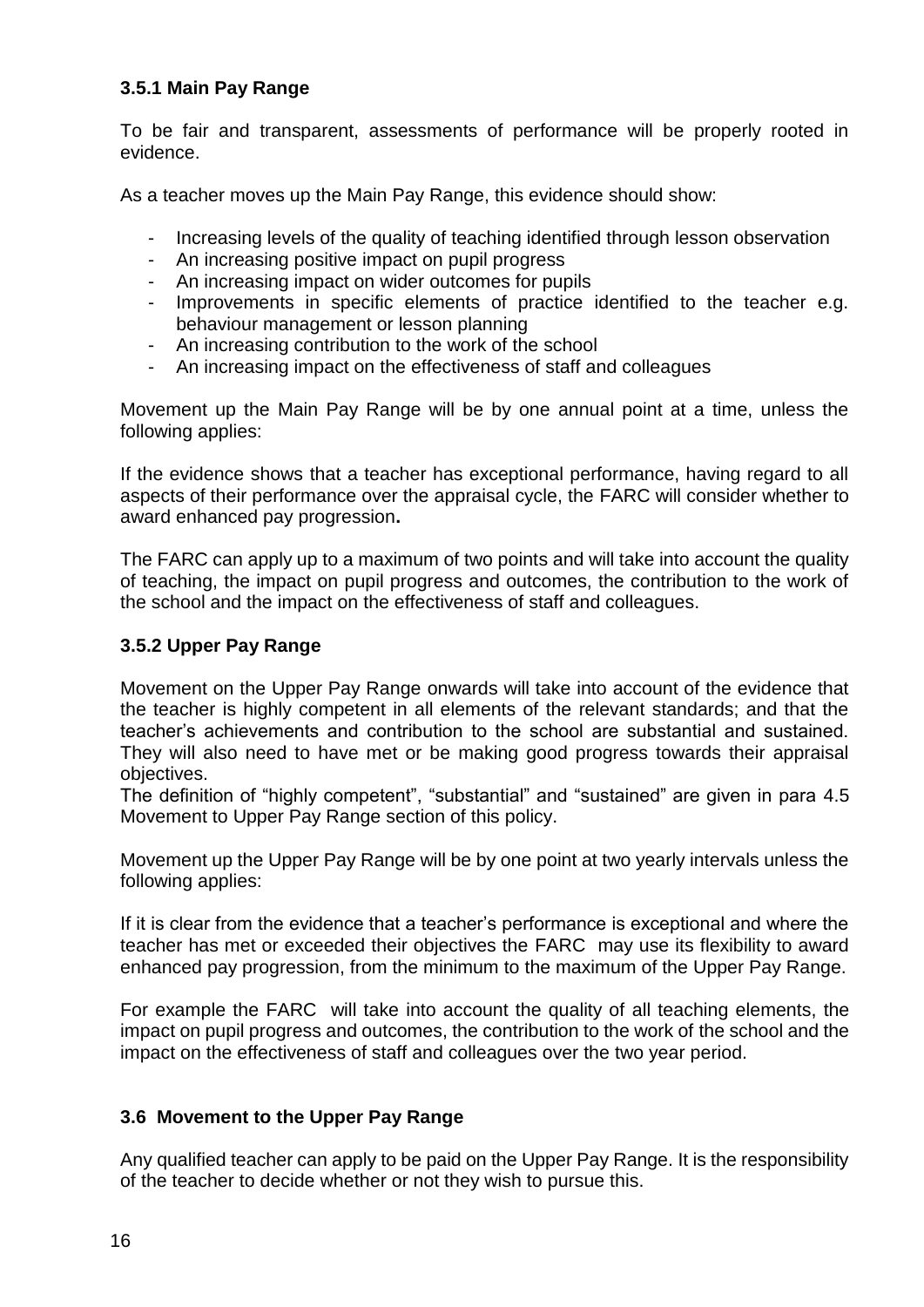Applications may be made once a year. If successful in their application, their movement to the Upper Pay Range will be implemented with effect from 1 September in the year following their most recent appraisal cycle.

If a teacher is simultaneously employed at another school(s), they may submit separate applications if they wish to apply to be paid on the Upper Pay Range in each school. One school will not be bound by any pay decisions made by another school.

All applications should include the results of appraisals under the Appraisal Regulations.

#### **3.6.1 The Assessment**

An application from a qualified teacher will be successful where the Headteacher is satisfied that:

- The teacher is highly competent in all elements of the relevant standards; and
- The teacher's achievements and contribution to the school are substantial and sustained.

For the purposes of this Policy:

"**highly competent"** means the teacher's performance is assessed as having excellent depth and breadth of knowledge, skill and understanding of the Teachers' standards on the particular role they are fulfilling and the context in which they are working.

**"substantial"** means the teacher's achievements and contribution to the school are significant, not just in raising standards of teaching and learning in their own classroom, or with their own group of children, but also in making a significant wider contribution to school improvement, which impacts on pupil progress and the effectiveness of staff and colleagues.

**"sustained"** means the teacher must have had two consecutive successful appraisal reports in this school and have made good progress towards their objectives during this period. They will have been expected to have shown that their teaching expertise has grown over the relevant period and is consistently good to outstanding.

#### **3.6.2 Processes and Procedures**

The teacher should submit the application form/letter and supporting evidence to the Headteacher within the application period as set out above.

The name of the assessor of the teacher's application will be confirmed within 5 working days.

The assessor will assess the application, which will include a recommendation on whether the teacher shall move to the UPR.

The application, evidence and recommendation will be passed to the Headteacher for moderation purposes, if the Headteacher is not the assessor.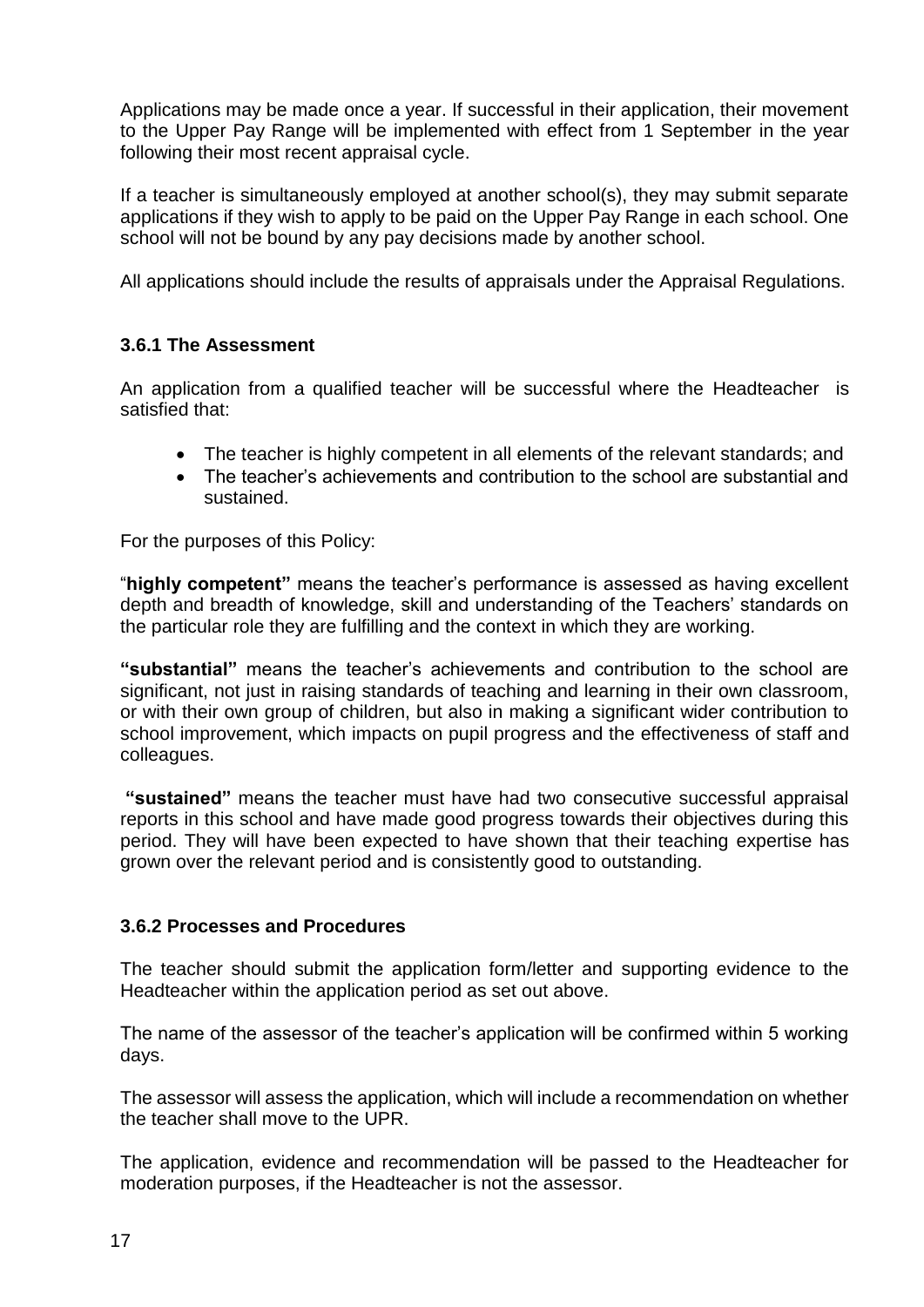The Headteacher will advise the Central Team on whether a teacher who applies to be paid on the Upper Pay Range should be paid on that range

Teachers will receive written notification of the outcome of their application within 10 working days of the decision. Where the application is unsuccessful, the written notification will include the areas where it was felt that the teacher's performance did not satisfy the relevant criteria set out in this policy.

If requested, oral feedback will be provided by the assessor. Oral feedback will be given within 10 working days of the date of the notification of the outcome of the application. Feedback will be given in a positive and encouraging environment and will include advice and support on areas for improvement in order to meet the relevant criteria.

Successful applicants will move to the minimum of the Upper Pay Range on 1 September in the year following their completion of their most recent appraisal cycle (minimum 2 years).

Appraisal cycle 2019/20 to 2020/21 any uplift would be applied wef 1 Sept 2021.

Unsuccessful applicants can appeal against the decision in accordance with the Appeal process of this Policy.

#### **3.7 Part-time teachers**

Teachers employed on an ongoing basis at the school but who work less than a full working week are deemed to be part-time. They will be given a written statement detailing their working time obligations and the standard mechanism used to determine their pay, subject to the provisions of the statutory pay arrangements and by comparison with the school's timetabled teaching week for a full time teacher in an equivalent post. A teacher employed full time must be available for work for 195 days (194 days for the school year beginning in 2021).

#### **Notes**

Part-time teachers must be paid the pro rata percentage of the appropriate full-time equivalent salary. The same percentage must be applied to any allowances awarded to a part-time teacher.

Any additional hours such a teacher may agree to work from time to time at the request of the Headteacher (or in the case where the part-time teacher is a Headteacher, the CEO), should also be paid at the same rate.

All teachers employed on a part-time basis are provided with a written agreed statement which sets out the expectations of the school, and the part-time teacher, regarding the deployment of directed time both within and beyond the school day in accordance with the professional duties as stated in the Document,

NB: the contractual change from September 2005 gives part-time teachers entitlement to PPA time.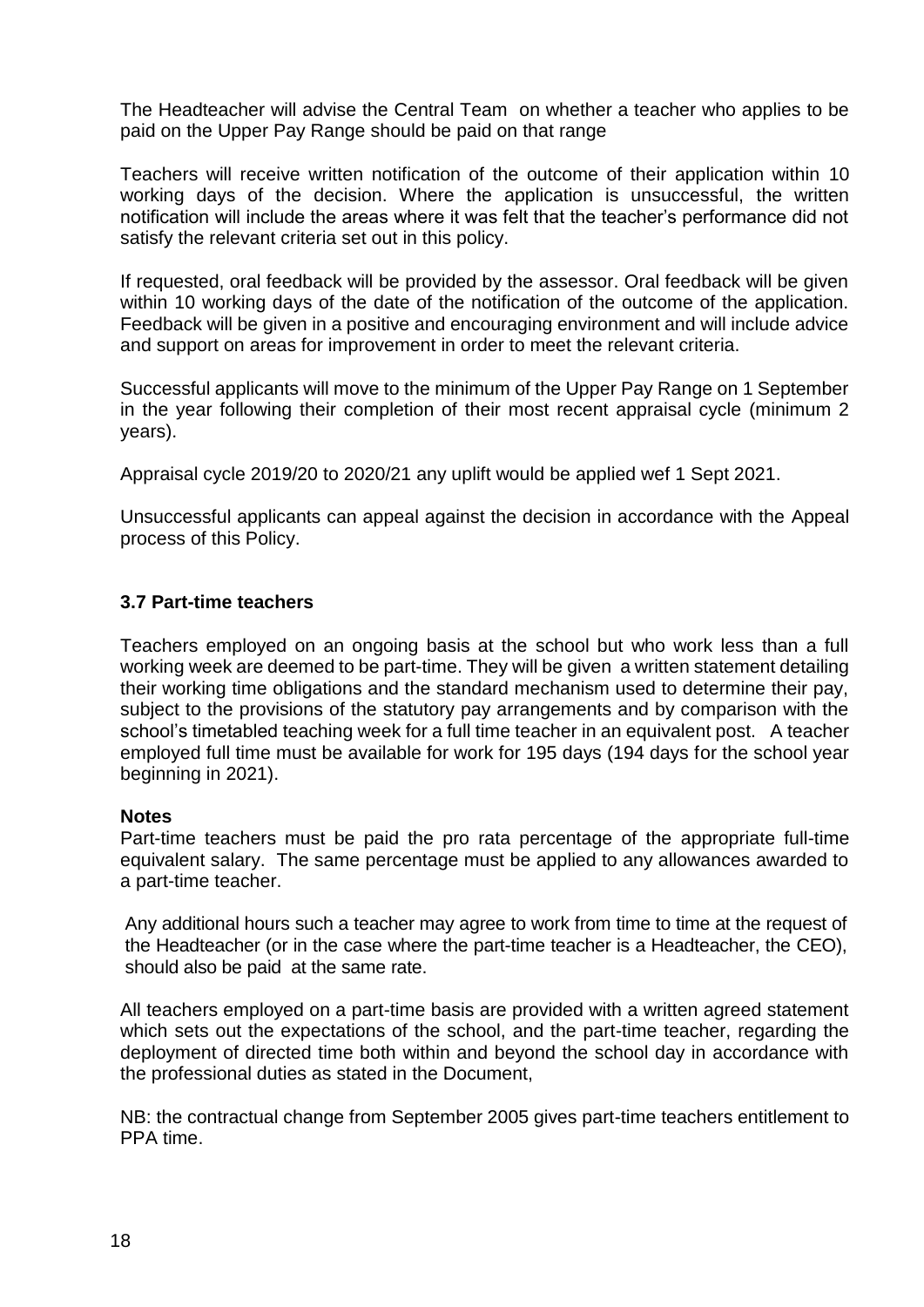#### **3.8 Short notice/supply teachers**

Teachers employed on a day-to-day or other short notice basis must be paid in accordance with the provisions of the Document on a daily basis calculated on the assumption that a full working year consists of 195 days, periods of employment for less than a day being calculated pro rata.

Periods of employment for less than one day will be calculated on an hourly rate basis of 1/1265 of annual salary. The hours worked will be specified by the Headteacher.

#### **Notes**

Teachers should be paid for all the hours they are required to be on the school premises. Consideration should be made for non-contact time.

#### **3.9 Unqualified teachers**

#### **The Pay Range for Unqualified Teachers is as set out in the Unqualified Pay Range Table.**

Upon appointment the starting salary for an unqualified teacher will be determined taking into account the relevant qualifications, skills and experience required for the position and will be in accordance with the following provisions.

An unqualified teacher taking up their first appointment will be paid on Point 1 of the Unqualified Teacher Pay Range unless eligible for the award of an additional point(s):

- The FARC may, if necessary, use its discretion to award an additional point(s) on this pay range for working in relevant employment outside of teaching but working in a relevant area. This might include industrial or commercial training, time spent working in an occupation relevant to the teacher's work at the school, and experience with children/young people. This would be subject to the provision of documentary evidence of such experience. Where this discretion is applied one point to be awarded on the Unqualified Teachers Pay Range for each period of 3 completed years relevant experience up to a maximum of two points.
- The FARC will award an additional point(s) on the Unqualified Teachers Pay Range:
	- Up to three points for a recognised qualification relevant to their subject area;
	- Three points for a recognised (TDA) overseas teaching qualification;
	- Three points for a recognised (by TDA) post-16 teaching qualification
	- One point for each period of 3 complete years of service teaching in a City Technology College, independent school, higher education or further education including sixth form colleges, or in countries outside of England and Wales in a school in the maintained sector of the country concerned.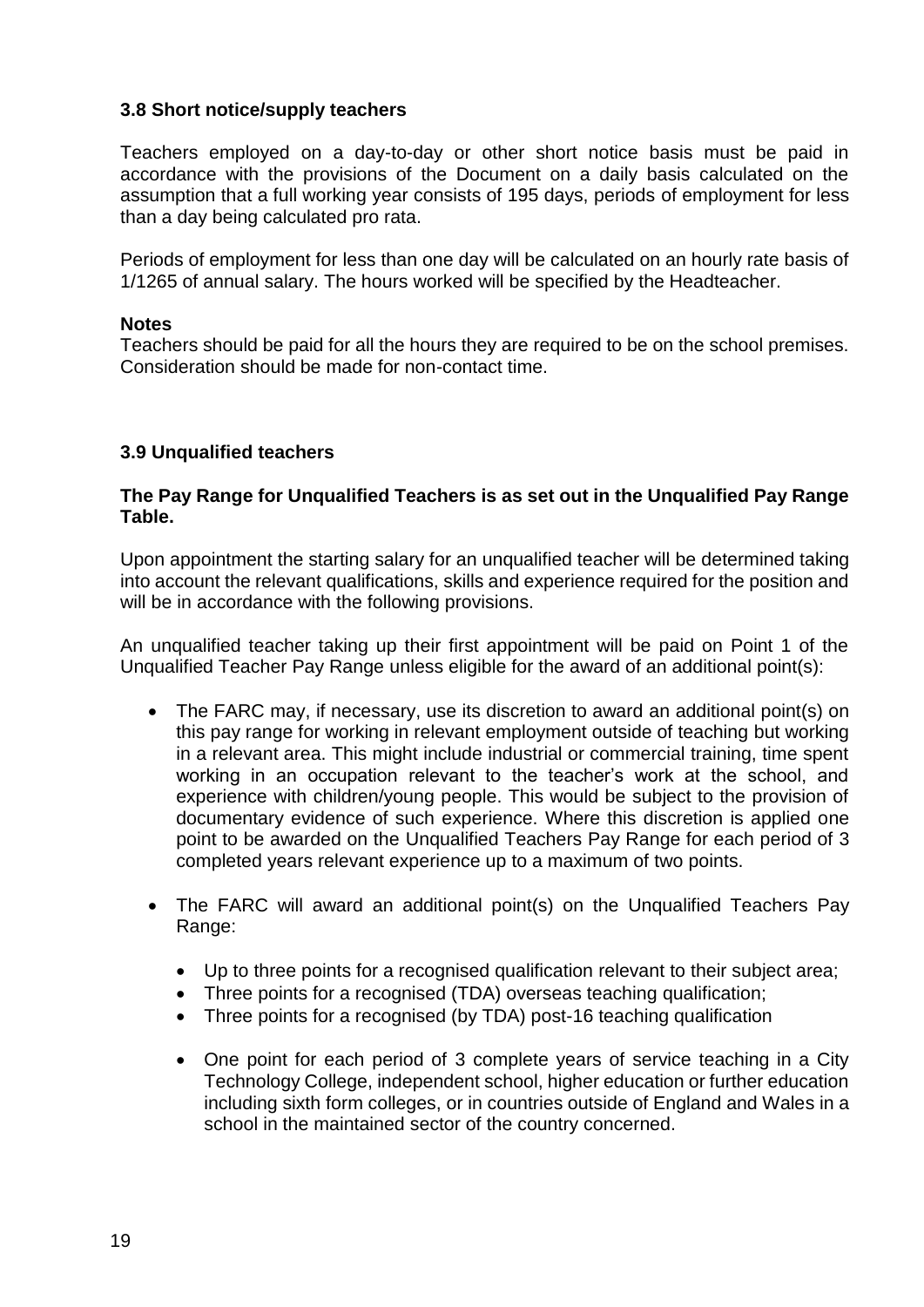#### **3.9.1 Pay Progression for Unqualified Teachers**

From September 2014 onwards, the pay progression arrangements that apply to qualified teachers moving up the Main Pay Range will also apply to unqualified teachers moving up the Unqualified Teachers Pay Range.

#### **3.9.2 Unqualified Teachers' Obtaining QTS**

On gaining qualified teacher status, an unqualified teacher shall transfer to a salary within the Main Pay Range for teachers which must be the same or higher than the sum of the salary payable under para 19 of the Document.

### **4. ALLOWANCES**

#### **4.1 Teaching and Learning Responsibility Payments (TLRs)**

TLRs are awarded to the holders of the posts within each school's staffing structure.

The values of the TLRs to be awarded are set out below:

TLR1s will be awarded to the following values:

TLR1 £8,291 to £14,029

TLR2s will be awarded to the following values :

TLR2a £ 2,873 TLR2b £ 4,789 TLR2c £ 7,017

TLR3s will be awarded to the following values:

TLR3 £571 to £2,833 The reason for awarding a TLR3 will be determined by the school.

The duration can depend of length of proposed project or it can reviewed annually if timeline supersedes more than 12 months

#### **4.1.1 Criterion and factors for award of TLRs**

#### Criterion – TLR 1 & 2

A Teaching and Learning Responsibility payment ("TLR") may be awarded to a classroom teacher for undertaking a sustained additional responsibility in the context of the school's staffing structure for the purpose of ensuring the continued delivery of high-quality teaching and learning for which they are made accountable. The award may be while the teacher remains in the same post or occupies another post in the absence of a postholder.

Factors – TLR 1 & 2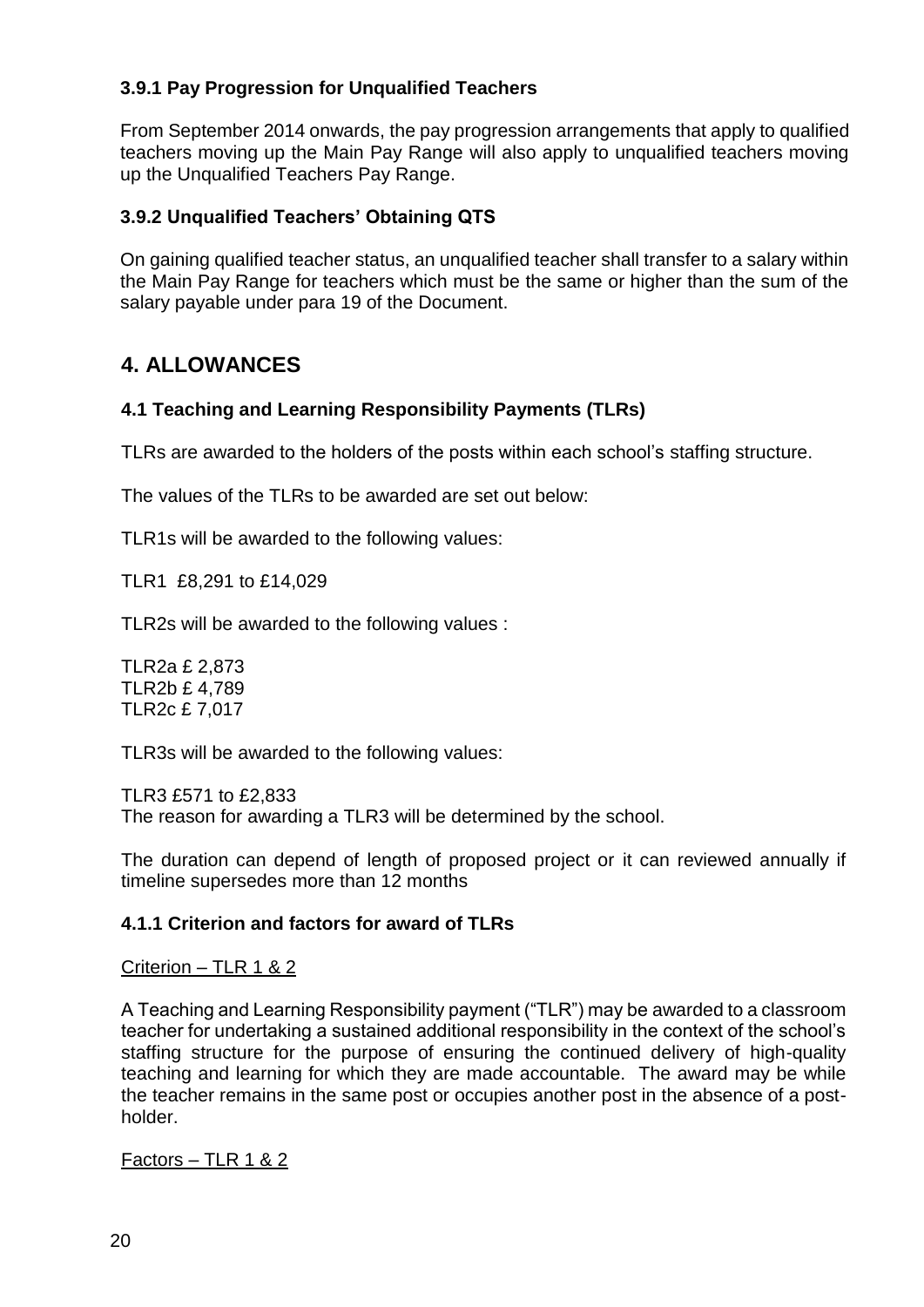Before awarding a TLR, the CEO must be satisfied that the teacher's duties include a significant responsibility that is not required of all classroom teachers and –

a) is focused on teaching and learning;

b) requires the exercise of a teacher's professional skills and judgement;

c) requires the teacher to lead, manage and develop a subject or curriculum area; or to lead and manage pupil development across the curriculum;

d) has an impact on the educational progress of pupils other than the teacher's assigned classes or groups of pupils; and

e) involves leading, developing and enhancing the teaching practice of other staff.

Before awarding a TLR 1, the CEO must also be satisfied that the significant responsibility referred to in the previous paragraph includes line management responsibility for a significant number of people.

#### Criterion – TLR 3

The Headteacher, in consultation with the CEO may award a TLR3 to a teacher for a clearly time-limited improvement project, or one-off externally driven responsibility.

#### Factors – TLR3

The duration of the fixed term must be established at the outset and payment should be made in equal monthly instalments for the period set.

TLR3s are not subject to safeguarding and can be paid in addition to a teacher already receiving a TLR1 or TLR2.

TLR3 allowances **will not** be pro-rated based on the proportion of the teacher's part-time contract, unlike TLR1s and TLR2s.

#### Values

The values of TLRs must fall within the following ranges:

a) the annual value of a TLR1 is £8,291 to £14,029

b) the annual value of a TLR2 is £2,873 to £7,017

c) the annual value of a TLR3 is £571 to £2,833

For example the three possible values for a TLR1 could be:

 $TLR1.1 = £8.291$ 

 $TLR1.2 = £11,160$ 

 $TLR1.3 = £14,029$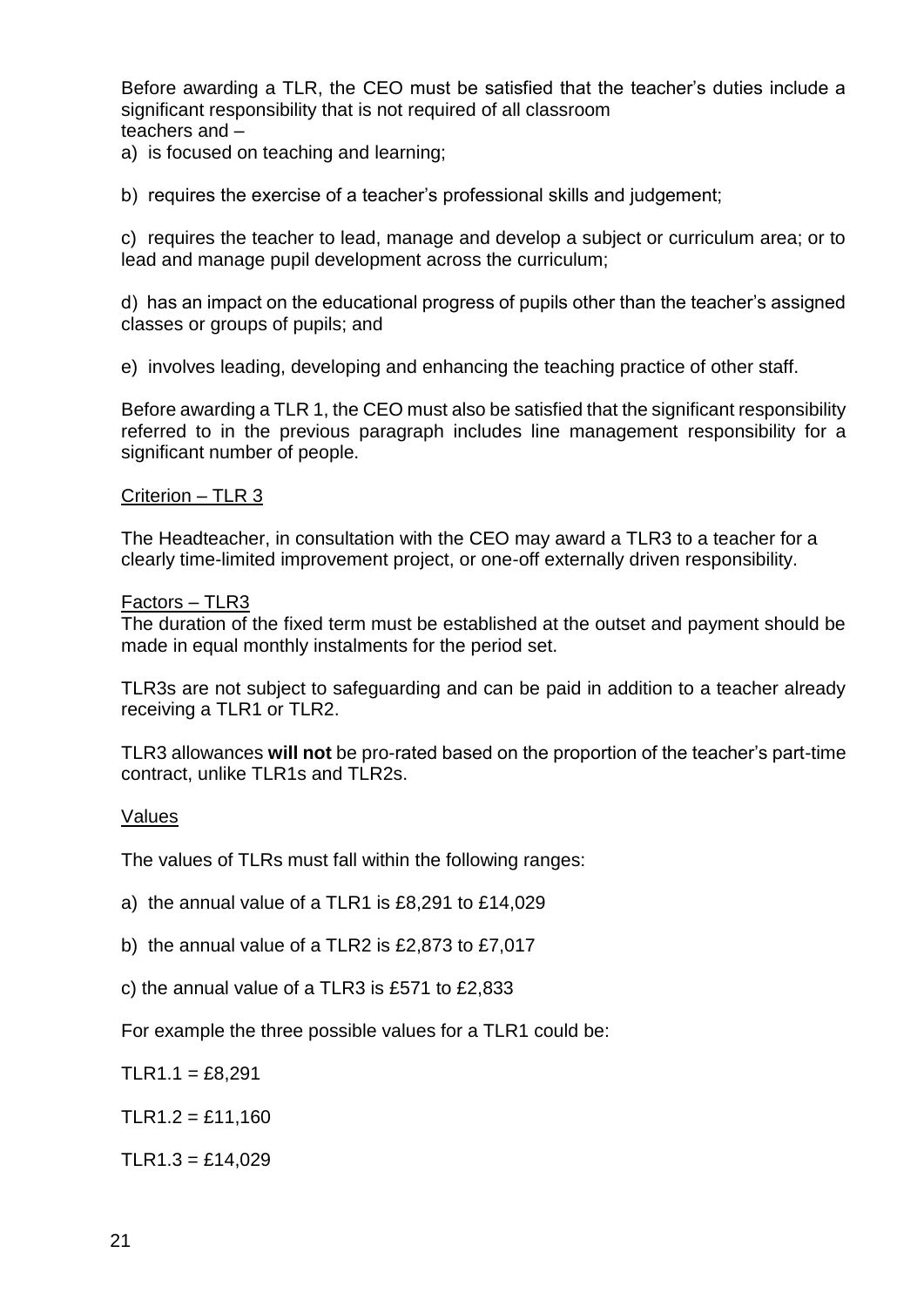Example: TLR1's can be awarded to teachers that are required to have direct responsibility for leading and managing a specific area of work that impacts over several teams across a subject area and who manage a significant number of employees.

The three possible values for a TLR2 could be:

TLR2a £ 2,873 TLR2b £ 4,789 TLR2c £ 7,017

Example: TLR2a can be awarded to Teachers who are required to have a lead responsibility in developing and implementing a specific area (e.g. curriculum & delivery) or co-ordinate and oversee work within a specialist area (e.g. key stage).

Example: TLR2a can be awarded to Teachers who manage around 2-3 Teachers and/or some support staff. Although Teachers on a TLR 2a may be involved in and contribute towards the performance management of other teaching staff, all performance management is led and overseen by staff on a higher grade.

Example: TLR2b can be awarded to Teachers who are required to undertake additional areas of responsibility, such as undertaking & leading the performance management of teaching staff. They will also be responsible for managing teams of up to 6 Teachers and some support staff.

Example: TLR2c can be awarded to Teachers who are required to undertake additional areas of responsibility, such as undertaking & leading the performance management of teaching staff. They will also be responsible for managing larger teams of 6 or more Teachers and support staff.

For example three possible values for a TLR3 could be:

TLR3a =  $£571$ 

Example: TLR3a can be awarded for a minor project above and beyond the normal flexibility of the post – co-teaching to raise standards as part of school- improvement.

#### $TLR3b = £1,702$

Example: TLR3b can be awarded for major project above and beyond – taking lead on specific intervention.

#### $TLR3c = £2.833$

Example: TLR3c can be awarded for major project but duration is more than a year.

**4.2 Special educational needs (SEN) allowances** (Document S2, para 21 & S3 paras 55 to 59)

A SEN allowance of no less than £2,272 and no more than £4,481 per annum is payable to a classroom teacher as set out below: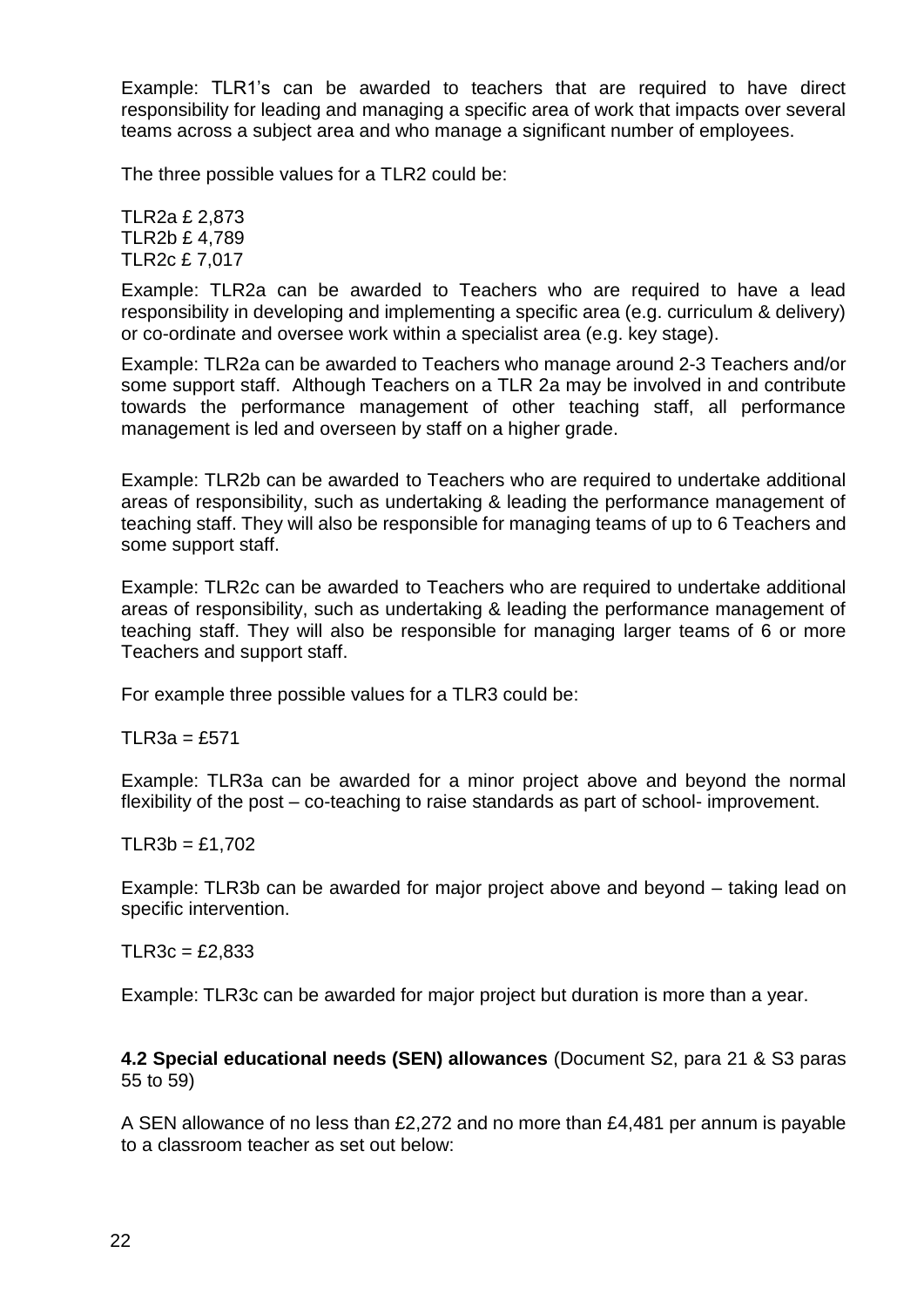The LGB will award a SEN allowance to a classroom teacher-

(a) in any SEN post that requires a mandatory SEN qualification;

(b) in a special school;

(c) who teaches pupils in one or more designated special classes or units in a school or, in the case of an unattached teacher, in a local authority unit or service;

(d) in any non-designated setting (including any PRU) that is analogous to a designated special class or unit, where the post –

(i) involves a substantial element of working directly with children with special educational needs;

(ii) requires the exercise of a teacher's professional skills and judgement in the teaching of children with special educational needs; and

(iii) has a greater level of involvement in the teaching of children with special educational needs than is the normal requirement of teachers throughout the school or unit within the school or, in the case of an unattached teacher, the unit or service.

Where a SEN allowance is to be paid, the LGB will determine the spot value of the allowance, taking into account the structure of the school's SEN provision and the following factors-

- (a) whether any mandatory qualifications are required for the post;
- (b) the qualifications or expertise of the teacher relevant to the post; and

(c) the relative demands of the post.

The arrangements for rewarding classroom teachers with SEN responsibilities are as follows:

For example, SEN allowances are awarded where a teacher is required to wholly or mainly (at least 80% of their time), teach children with SEN as a core part of their duties.

#### **4.2.2 Assessment of appropriate allowance values**

The pay policy sets out the basis for rational, transparent and fair decisions on levels of payment for SEN allowances.

The value of SEN allowances should be based on whether any mandatory qualifications are required, other qualifications and expertise relevant for the post and the relative demands of the post. This will require schools) to make a judgement about the nature and challenge of a teacher's work with pupils with SEN compared and related to that of other teachers in the school .

In establishing appropriate values for their SEN allowances, schools should ensure that they have considered the full range of payments available and that the values chosen are properly positioned between the minimum and maximum established in the national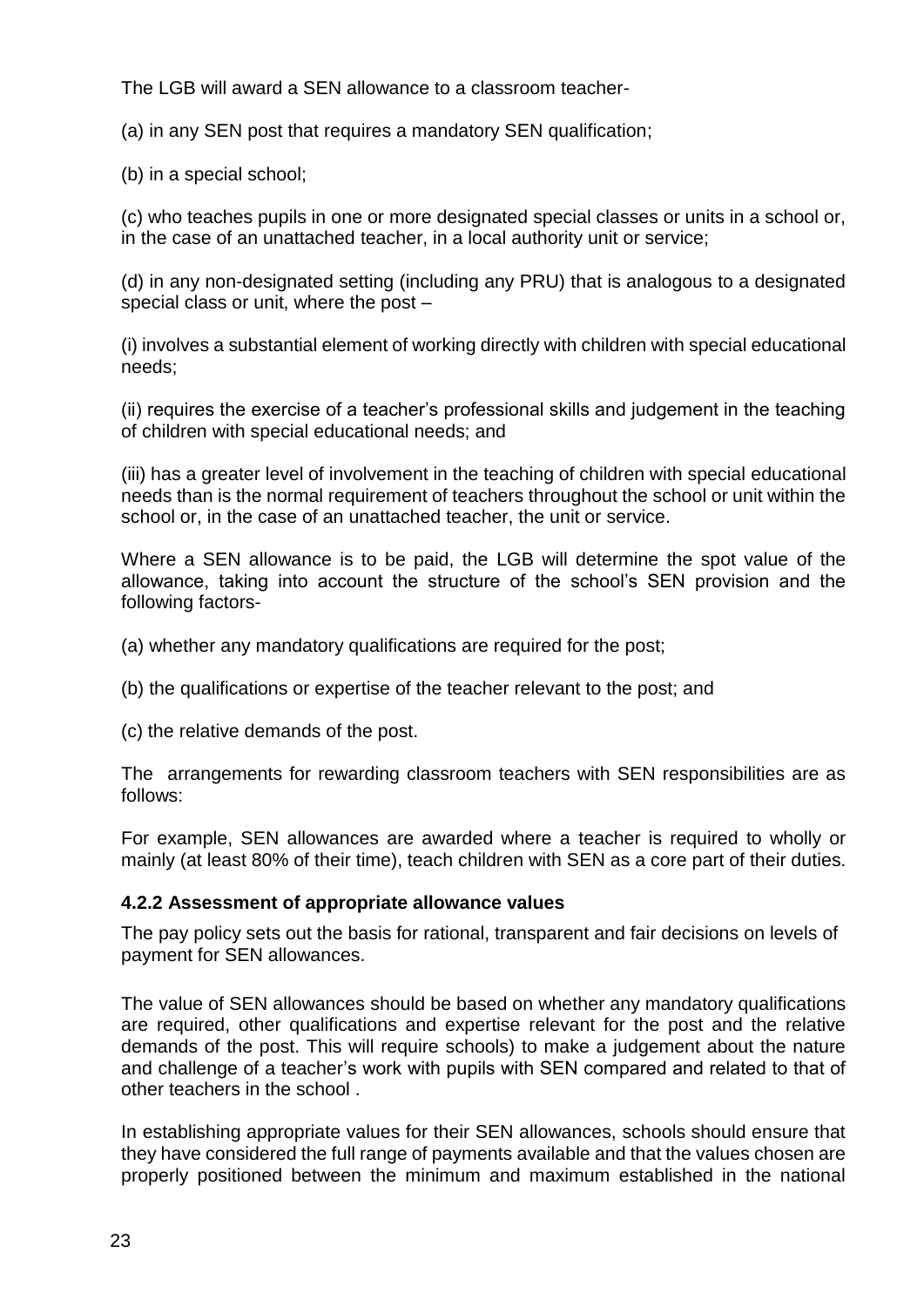framework. For example, a teacher who is teaching a special class for which a mandatory qualification is required and who has considerable relevant experience (and who is therefore seen as one of the school's leading professionals this area) would be more likely to be paid towards the top end of the national range. Differential values relating to SEN roles in the school should be established to properly reflect significant differences in the nature and challenge of the work entailed so that the different payment levels can be objectively justified.

#### **4.3 Unqualified teachers' allowance**

The FARC will pay an unqualified teachers' allowance to unqualified teachers when they consider their basic salary is not adequate having regard to their responsibilities, qualifications and experience.

Where an Unqualified Teacher is required to undertake responsibilities, similar to those of a qualified teacher, that match the descriptions given for the TLR 2 or 3 allowances it is appropriate for the unqualified teacher to receive an allowance, in line with the TLR payments, to reflect this level of responsibility. However, it is anticipated that the awarding of such allowances will be exceptional and would only be approved where the duties of the post were matched closely with those described for the TLR awards. Please note that it is important that staff undertaking common duties are paid the same to maintain pay equality.

The FARC will pay an unqualified teacher on one of the employment based routes into teaching on the qualified/unqualified teachers' scale.

For example, those teachers on registered Teacher schemes.

## **5. OTHER PAYMENTS**

#### **5.1 Provision of services**

The FARC discretion to make payments to staffwho provide an external service to one or more additional schools and also to any of the school's teachers whose post acquires additional responsibility as a result of the Headteacher's activities. Such payments are not automatic.

Areas of work that will attract a payment of will be agreed by the Trust Board.

#### **5.2 Recruitment and retention incentives and benefits**

The School will not pay any recruitment and retention awards unless this has been approved by the FARC.

The School should specify to the FARC the basis on which such incentives are being requested to be considered (e.g. to all teachers; to those in shortage subjects as defined by the school; or after one/two advertisements have failed to produce a suitable candidate for appointment). They should also make clear at the outset the expected duration of such incentives and the review date after which they may be withdrawn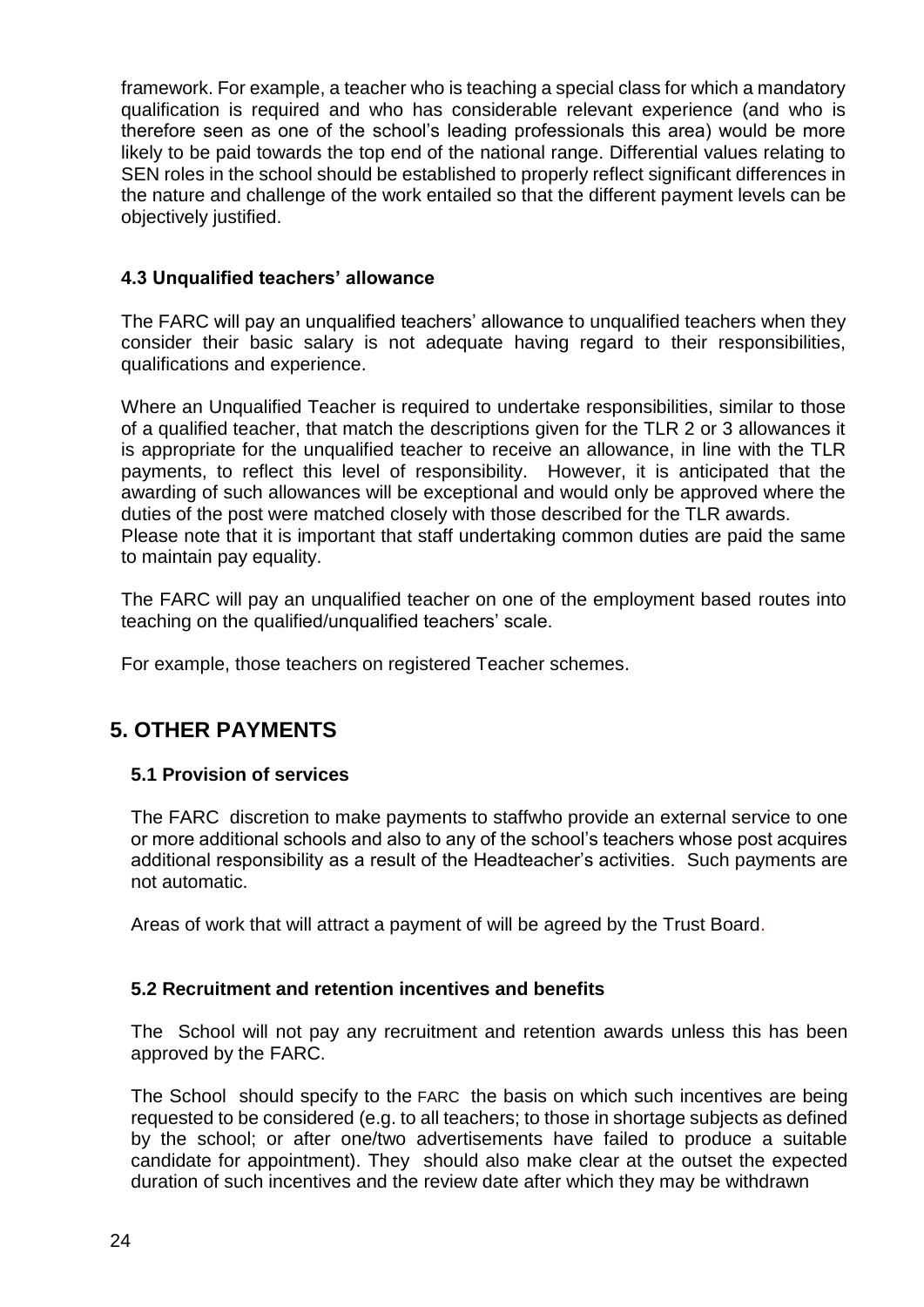Payments may only be made for recruitment and retention purposes, not for carrying out specific responsibilities or to supplement pay for other reasons.

#### **5.3 Acting Allowances**

There may be occasions on which the Headteacher, Deputy Headteacher, or Assistant Headteacher is/are absent for a prolonged period. In such an event the FARC will consider within four weeks whether the payment of an acting allowance is appropriate, having regard to the redistribution of responsibilities.

Any acting allowance will be payable after the responsibilities of the postholder have been assumed for a period of twenty consecutive working days (uninterrupted by a break of more than five working days). Payment will be backdated to the date on which the responsibilities were assumed.

Where a teacher undertakes the full range of responsibilities of the leadership post the allowance will normally take the individual to the minimum point on the pay range for the post in which the teacher is acting. The payment shall not, in such circumstances be less than the minimum point on the relevant pay range

#### **5.4 Honoraria**

The FARC will not pay any honoraria to any member of the teaching staff for carrying out their professional duties as a teacher.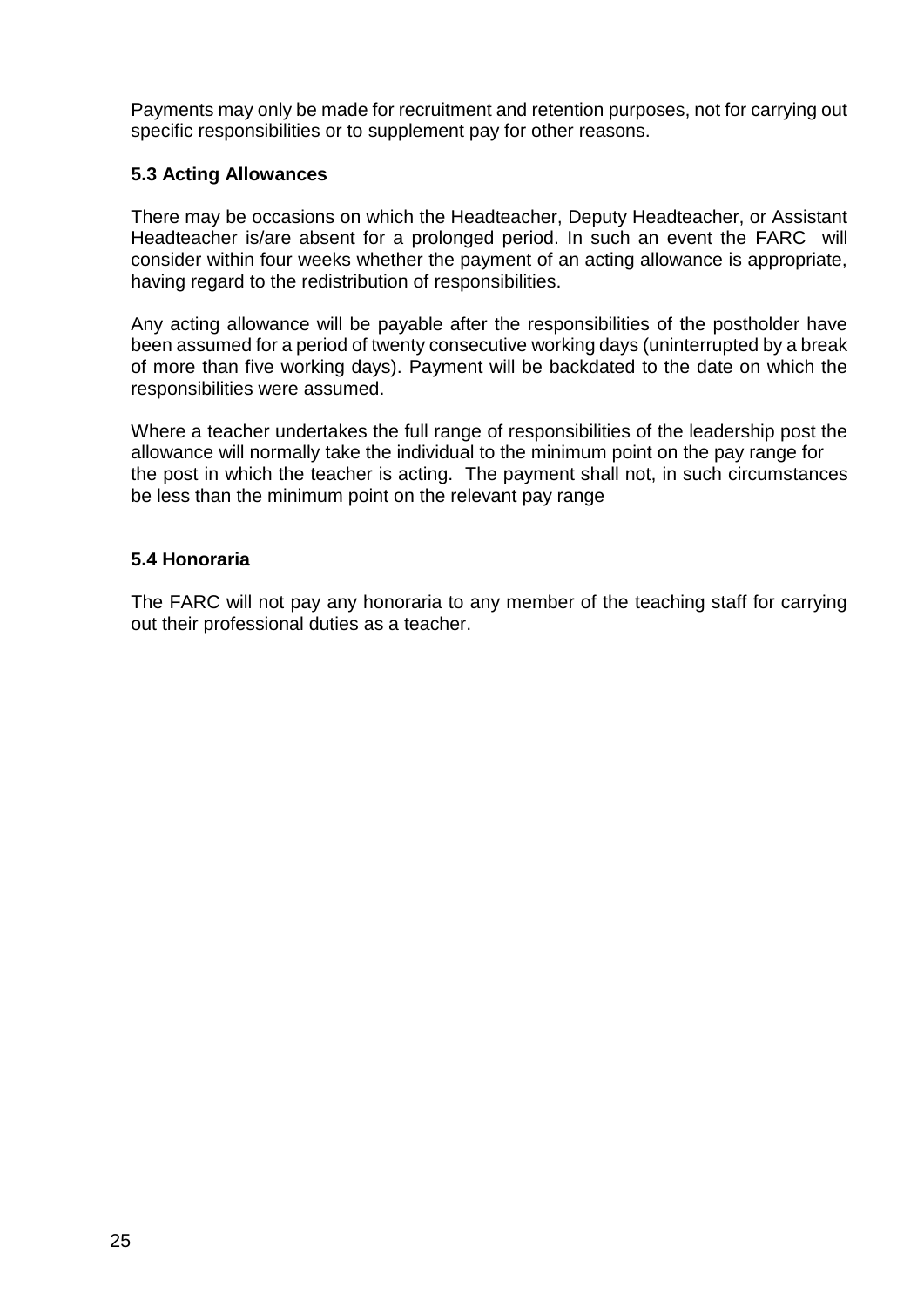## **6. SUPPORT STAFF**

#### **6.1 CONSULTATION WITH THE LOCAL AUTHORITY**

The Governing Body of academies, foundation or voluntary aided schools, that have entered into a Collective Agreement with its recognised trade union, UNISON, acknowledge that as an employer they have the responsibility for ensuring that the requirements of equal pay legislation are complied with. The Trust Board has agreed to consult , as appropriate, about support staff pay and grading issues.

#### **6.2 JOB SPECIFICATIONS**

There are some generic job specifications, which have been agreed with Unison and graded by the Job Evaluation Panel consisting of HR representatives and Unison representatives. These job specifications can be found on the "Traded Services" web-site.

Where the duties and responsibilities of posts in school match those of these generic job specifications then the recommended post titles and grades will apply.

#### **6.3 JOB EVALUATION PROCESS**

For any other post not identified against one of the generic job specifications the external HR provider will be requested to evaluate a job specification prepared by the HR Officer and to offer advice on the grading of each post to the FARC.

The School will normally apply the grade recommended.

Where the School is considering an alternative grade to the one recommended then it shall consult with the Trust prior to the post being advertised. Where such consultation takes place the Trust will seek to find a solution that will both meet the school's requirements and be consistent with the Trust's legal obligations, which is in accordance with the Statutory Instrument 2009 – School Staffing (England) Regulations 2009 (Regulation 17) and the Education Act 2002.

#### **6.4 GRADING OF EMPLOYEES**

Support Staff, including casual staff employed under the Conditions of Service for Local Government Services will be paid on the salary grades agreed between the Trust and Unison.

#### **6.5 TERMS AND CONDITIONS**

The FARC will apply the terms and conditions for Support Staff as set out in a report entitled "Implementation of the Proposed NJC Pay and Grading Structure and Revised Terms and Conditions of Employment" issued by the Council in September 2009. A copy of this report as well as the agreed New Employee Terms and Conditions– Allowance paper (updated April 2017) are available on the "Traded Services" web-site.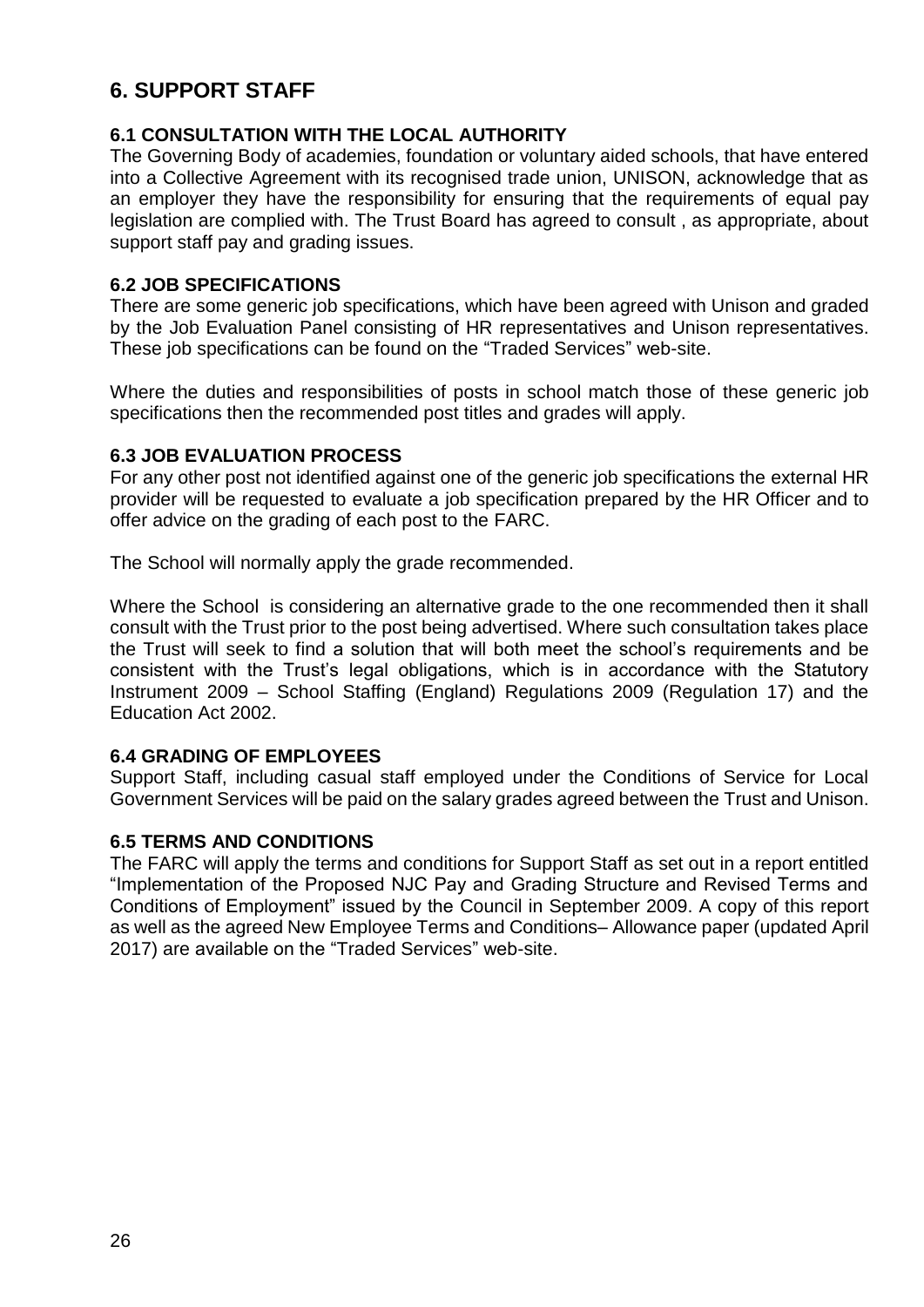#### **6.6 COMMENCING SALARY FOR NEWLY APPOINTED EMPLOYEES**

The FARC adopts the local agreement in respect of the commencing salary to be paid to new employees (including casual employees).

Where a person is appointed to a post with the Trust then, unless there are special/ exceptional circumstances, the person will commence at the first point of the grade. Special/ exceptional circumstances would include:

#### **Internal Appointments to a post which carries a higher maximum salary**

Where an internal appointment is made to a post which carries a higher maximum salary than the employee's previous grade, an employee should receive one spinal column point in excess of the salary he/she would have received on his/her old grade on the day of appointment. Where the employee has been acting up and doing the full range of duties of the role prior to formal appointment then the starting salary should be at the same level as the acting allowance and incremental progression should continue as if the appointment was from the start of the acting up period, in order that the individual does not suffer detriment.

#### **Internal Appointment to a post of the same grade**

Where an internal appointment is made to a similar or like post of the same grade that the employee was previously on then, provided the employee can meet the appropriate levels of skills, experience, etc. required for the job, they should be placed on the same spinal column point they were was receiving in their old job.

#### **Internal Appointment to a post of a lesser grade**

Where an internal appointment is made to a post of a lesser grade than the employee was previously on then, provided they can meet the appropriate levels of skills, experience, etc. required for the job, they could be appointed to a level felt appropriate above the lowest spinal column point of the new job.

#### **External Appointment to a post attracting a similar or lesser salary**

Where an external appointment is being considered and the candidate is currently on a salary higher than the lowest spinal column point of the new job, and it can be demonstrated that the only way they would accept the job is to offer at an appropriate level higher than the lowest spinal column point and that they are the only/ most suitable candidate due to skills/ experience, then they could be appointed at a level felt appropriate above the lowest spinal column point of the new job.

#### **Please note that it is important that staff undertaking common duties are paid the same to maintain pay equality.**

The COO will seek the advice of the Trust's appointed Human Resources Provider before offering a salary, on appointment, which would be higher than the minimum of the appropriate grade.

#### **6.7 INCREMENTAL PROGRESSION**

The Trust adopts the national and local agreements in respect of the payment of annual increments to employees. Staff will receive an annual increment each April until they reach the maximum spinal column point within the salary grade. This is subject to the qualifying period of six months service being satisfied. Therefore should an employee be appointed between 1<sup>st</sup> October and 31<sup>st</sup> March they will receive an increment 6 months after their date of commencement within that position and then on the 1<sup>st</sup> April thereafter.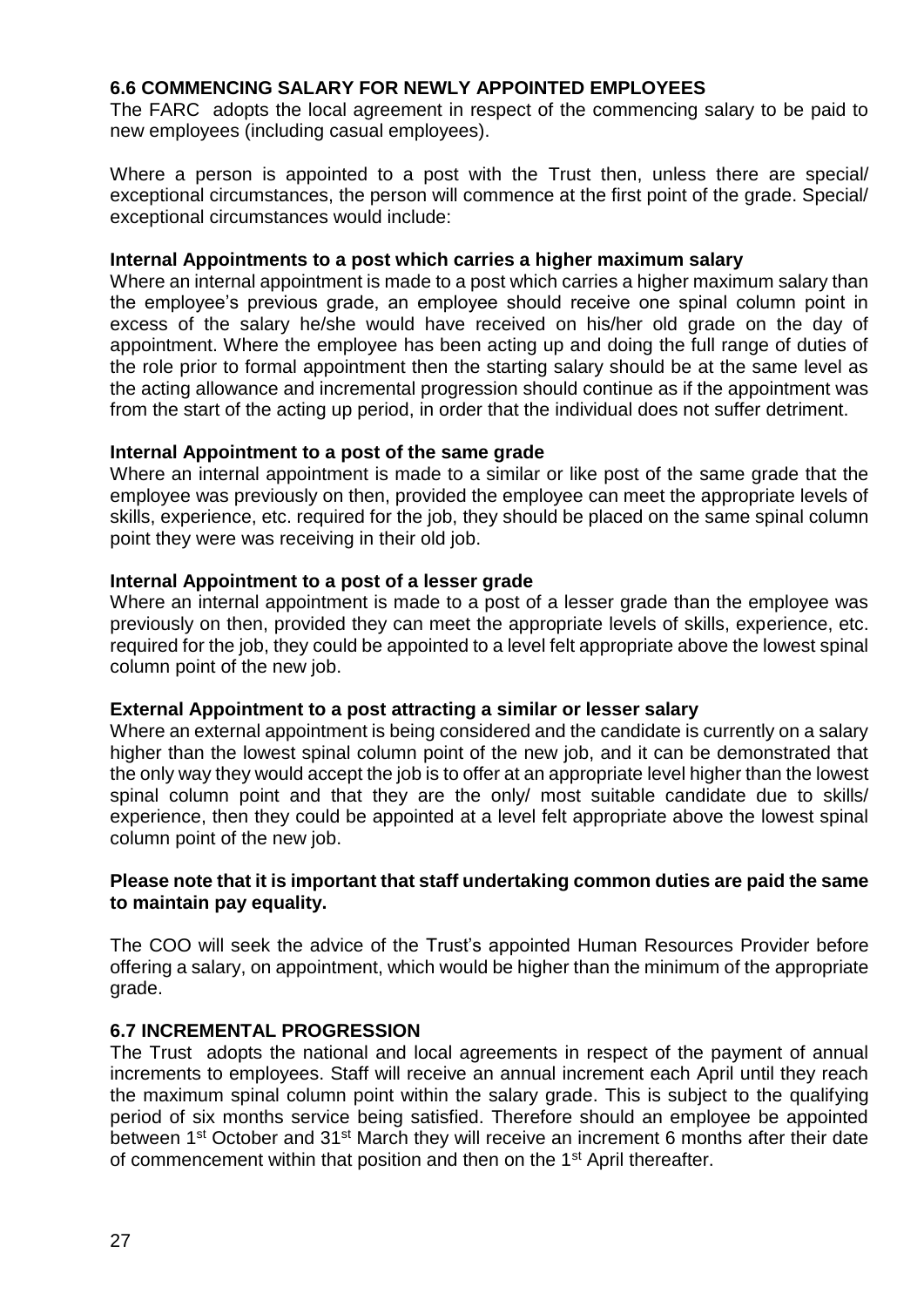#### **6.8 PROMOTED OR RE-GRADED EMPLOYEES**

The Trust adopts the national and local agreements in respect of employees who are either promoted to a higher graded post or whose existing post is re-graded. In such cases the employee will receive a pay increase from the agreed effective date. Salary will be paid at the first spinal column point of the grade however the employee should receive one spinal column point in excess of their existing salary that they would have received on their old grade on the day of appointment the new position or agreed effective date of the re-grade.

The Trust adopts the local agreement that there is no discretion to accelerate an employee's incremental progression within a grade.

The arrangements for support staff re-gradings are as set out in the Council's Re-Grading Application Procedure.

#### **6.9 APPEALS**

The arrangements for support staff appeals are as set out in the Council's Re-Grading Application and Appeals Process.

#### **6.10 PAY PROTECTION**

The arrangements for support staff pay protection are as set out in the Council's Pay Protection Policy located on the "Traded Services" web-site.

#### **6.11 PAYMENT OF ACTING ALLOWANCES**

The Trust adopts the local and national conditions covering the payment of acting allowances. Payment of an allowance will normally be made where an employee is called to undertake additional duties in the absence of a more senior colleague (usually during sickness or maternity leave) for a continuous period of at least four weeks and ordinarily for no more than a period of six months. Advice will be sought from the Trust's appointed Human Resources Provider before the payments of acting allowances are made.

#### **6.12 LOCAL GUIDANCE RELATING TO PAYMENT OF SUPPORT STAFF**

Local guidance relating to the payments to support staff covering the following areas:

- Calculations demonstrating the appliance of multiple contracts of employment
- Nursery Nurses undertaking HLTA or cover supervision duties
- Notification arrangements to Employment Services Team
- Acting up arrangements
- Overtime and Additional hours
- Casual workers claims

can be located on the "Traded Services" web-site.

#### **6.13 PERFORMANCE MANAGEMENT/APPRAISAL**

All members of the support staff will be subject to Appraisal arrangements and the Trust's Staff Appraisal Policy.

#### **6.14 LOCAL LIVING WAGE**

A Local Living Wage Supplement has been agreed with the recognised trade unions and will continue in 2022/2023 at a revised rate of £9.90 per hour. This will apply from 1<sup>st</sup> April 2022 until 31 March 2023.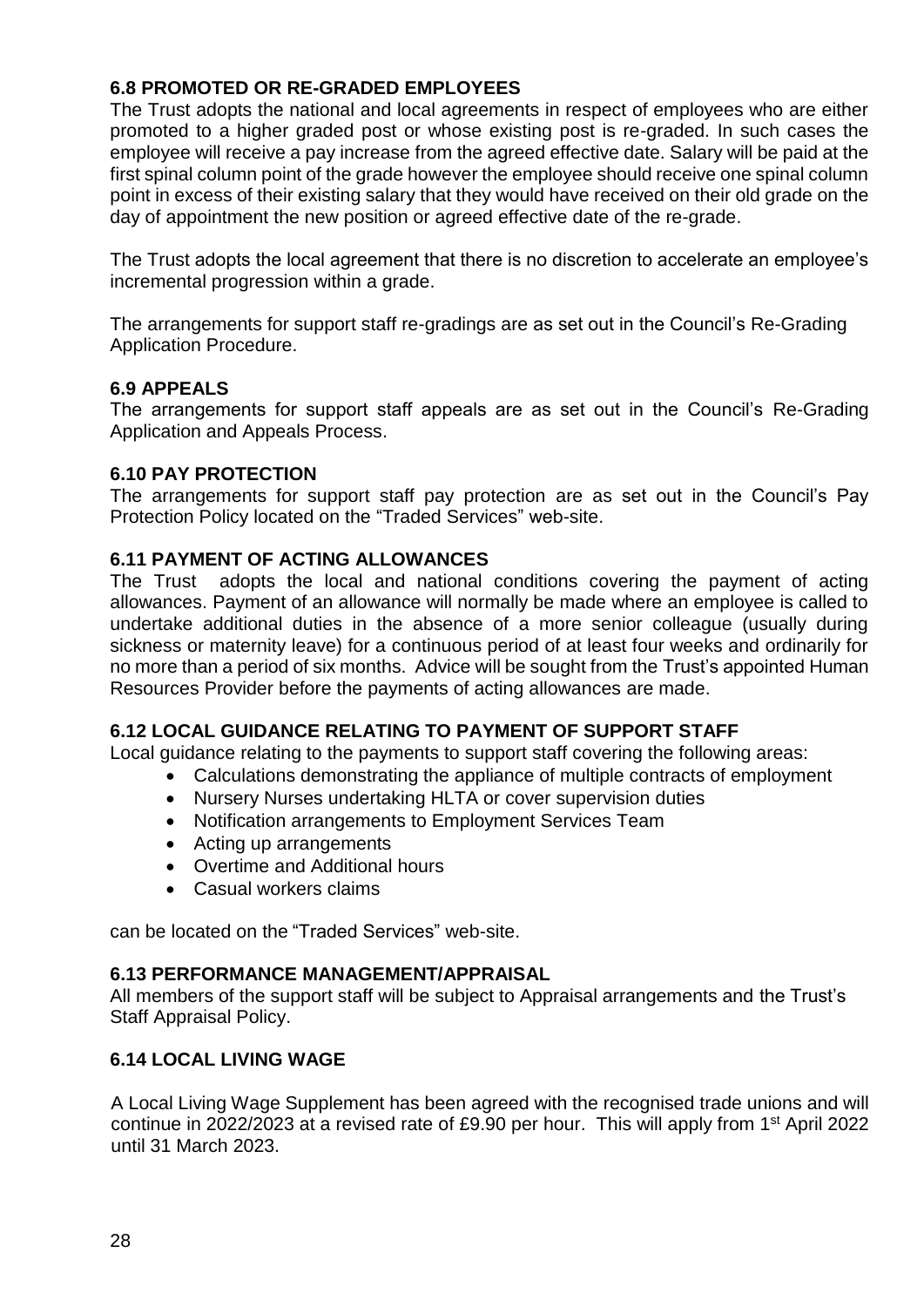| <b>Signature</b><br>CEO:                         | SVickeman  |
|--------------------------------------------------|------------|
| <b>Signature</b><br><b>Chair of Trust Board:</b> |            |
| Date:                                            | 22.03.2022 |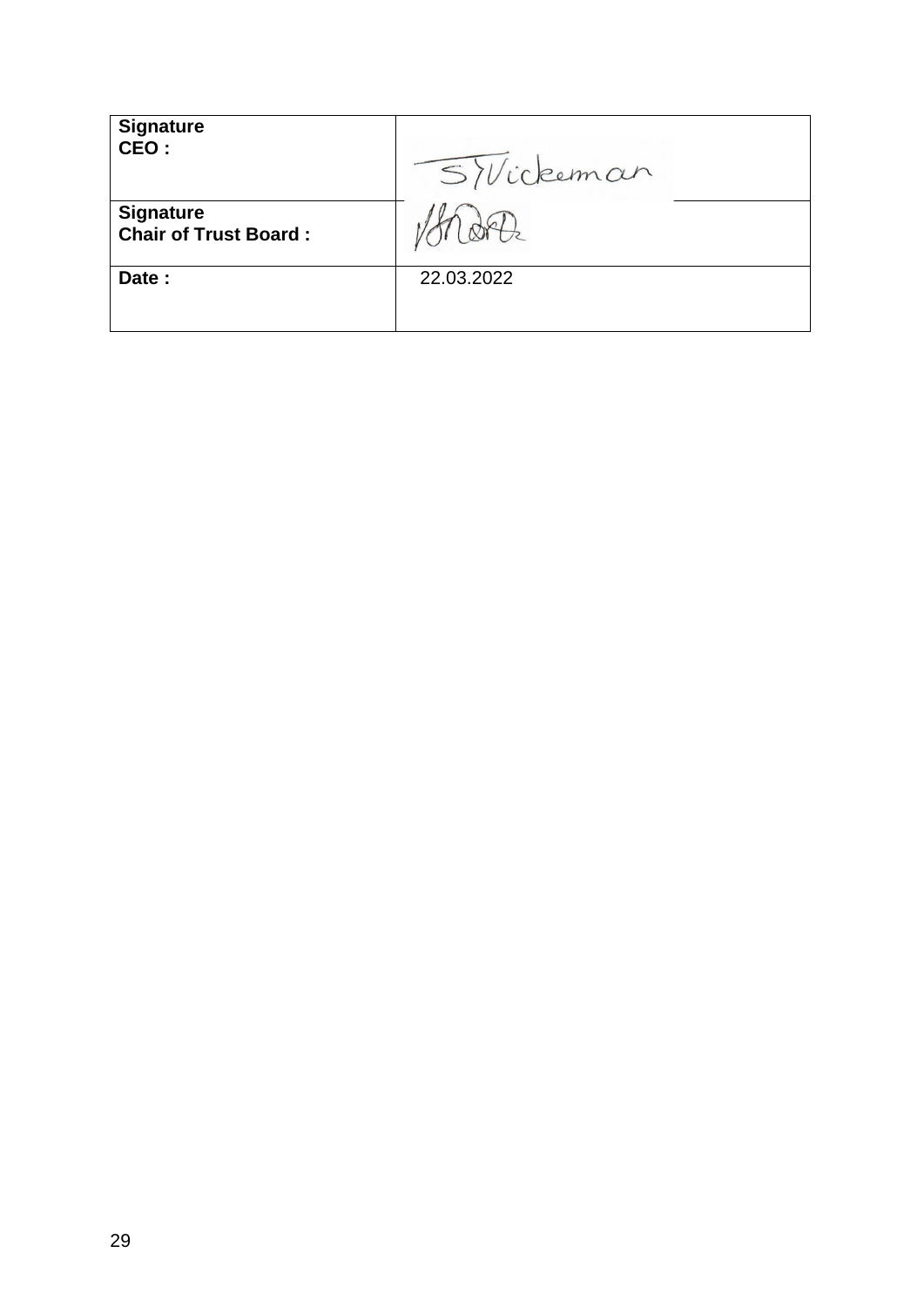### **7. SUPPORTING DOCUMENTATION**

**Appendix 1**

#### **ROLES AND RESPONSIBILITIES THE EXERCISE OF TRUSTEE'S POWERS RELATING TO PAY**

The Trust Board has overall responsibility for establishing the Pay Policy and for ensuring that it is followed. It considers and approves the overall pay structure for staff.

The Finance, Audit & Risk Committee (FARC) has responsibility for drafting and reviewing the Pay Policy and responsibility for implementing the Pay Policy is given to the Headteachers each school.

When decisions about the pay of individual members of staff are being made, any governors who are members of staff will withdraw from the meeting (except the Headteacher, provided the decision does not relate to their pay).

Pay decisions will be reported to the FARC on a confidential basis.

In the case of determining the pay ranges for the Leadership Group and Leading Practitioners the FARC Pay Committee will recommend changes to the Trust Board for approval.

Responsibility for considering appeals against pay decisions should be made to an Appeals Committee of the Trust Board. Decisions of the *Appeals Committee* are final.

Responsibility for carrying out the performance management of the Headteacher of each school lies with the CEO and an external advisor. Decisions must be reported back to the FARC *.*

#### **THE EXTERNAL ADVISOR**

The Trust Board shall appoint a suitably skilled and or experienced external advisor to work with the CEO to under the performance management of each Headteacher.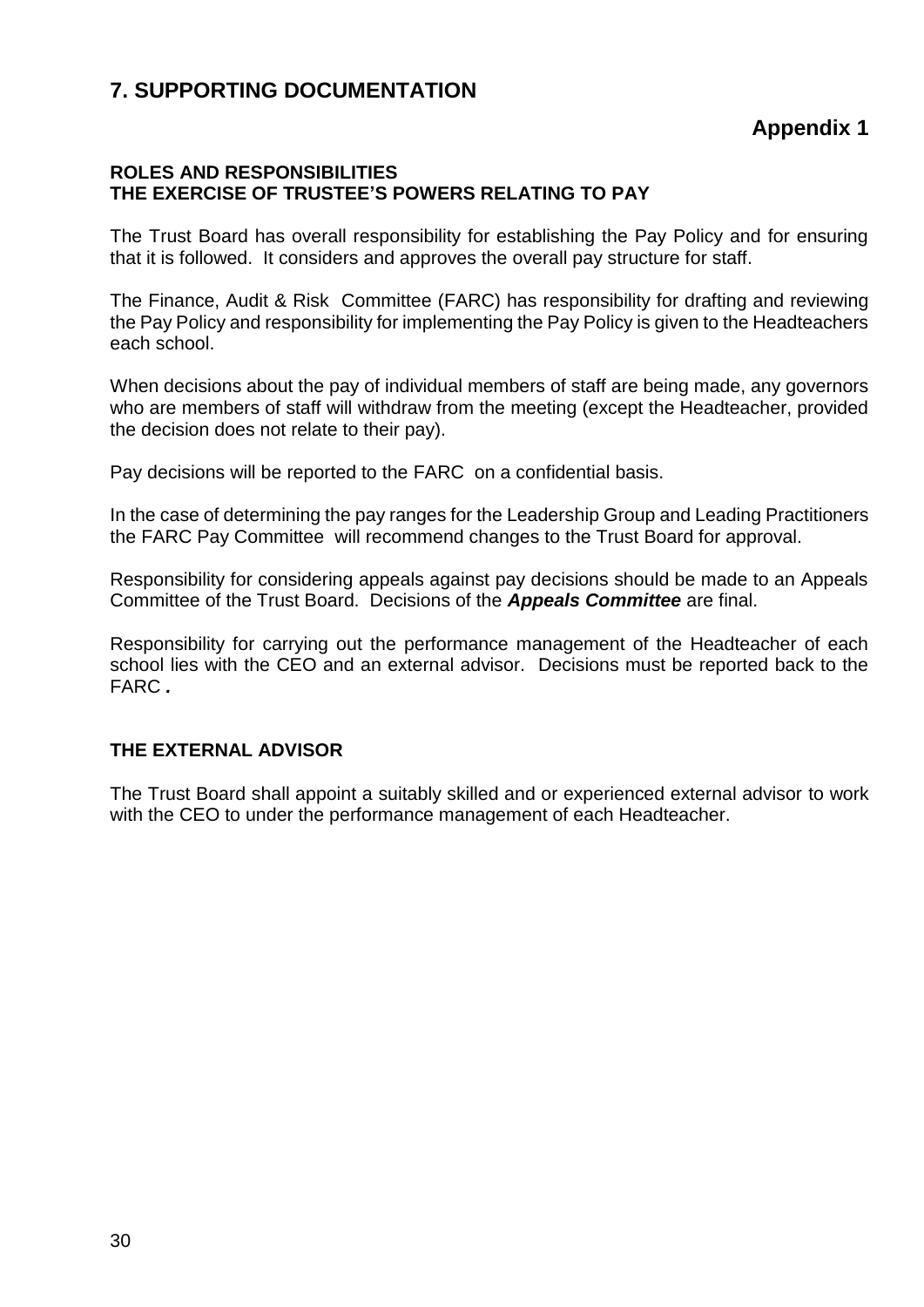## **APPEAL PROCEDURE: TEACHING STAFF**

#### **1. BEFORE THE APPEAL**

- a) Arrangements will be made for the Appeal to be heard by a Panel of three Trustees .
- b) The Trust's Human Resources Provider will supply a representative to act as Advisor to the Panel.
- c) The employee will be allowed to be represented by their trade union representative or fellow worker ("their representative"). If they wish to be so accompanied, the employee(s) must make the arrangements for this to occur.
- d) Prior to the Appeal the written complaint including all witness statements and any other documentation to be used at the Appeal should be submitted to the Trust by the employee. The deadline for submitting documentation will be **5 working days** prior to the Appeal. The Headteacher/COO should submit their written response to the complaint and documentation within the same timescale.
- e) These documents will be issued to the Panel before the Appeal. The Panel Members will receive the documentation submitted **2 working days prior to the Appeal.** Any documents supplied after this date may or may not be considered by Panel Members on the day of the Appeal only.

#### **2. PROCEDURE AT THE APPEAL**

- a) The Chair will introduce the Appeals Panel and state the process of the Appeal Hearing
- b) The employee(s) should introduce themselves and their representative
- c) The employee's Line Manager should introduce themselves
- d) The employee and/ or their representatives will state the case detailing the nature of the appeal. Witnesses may be called.
- e) The Headteacher/COO will have the opportunity to ask questions of the employee and/ or their representative and any witnesses they have called.
- f) The Panel will have the opportunity to ask questions of the employee and/ or their representative and any witnesses they have called.
- g) The employee will have the opportunity to make a statement if their representative has presented the case.
- h) The Headteacher/COO will be allowed to respond to the compliant. Witnesses may be called.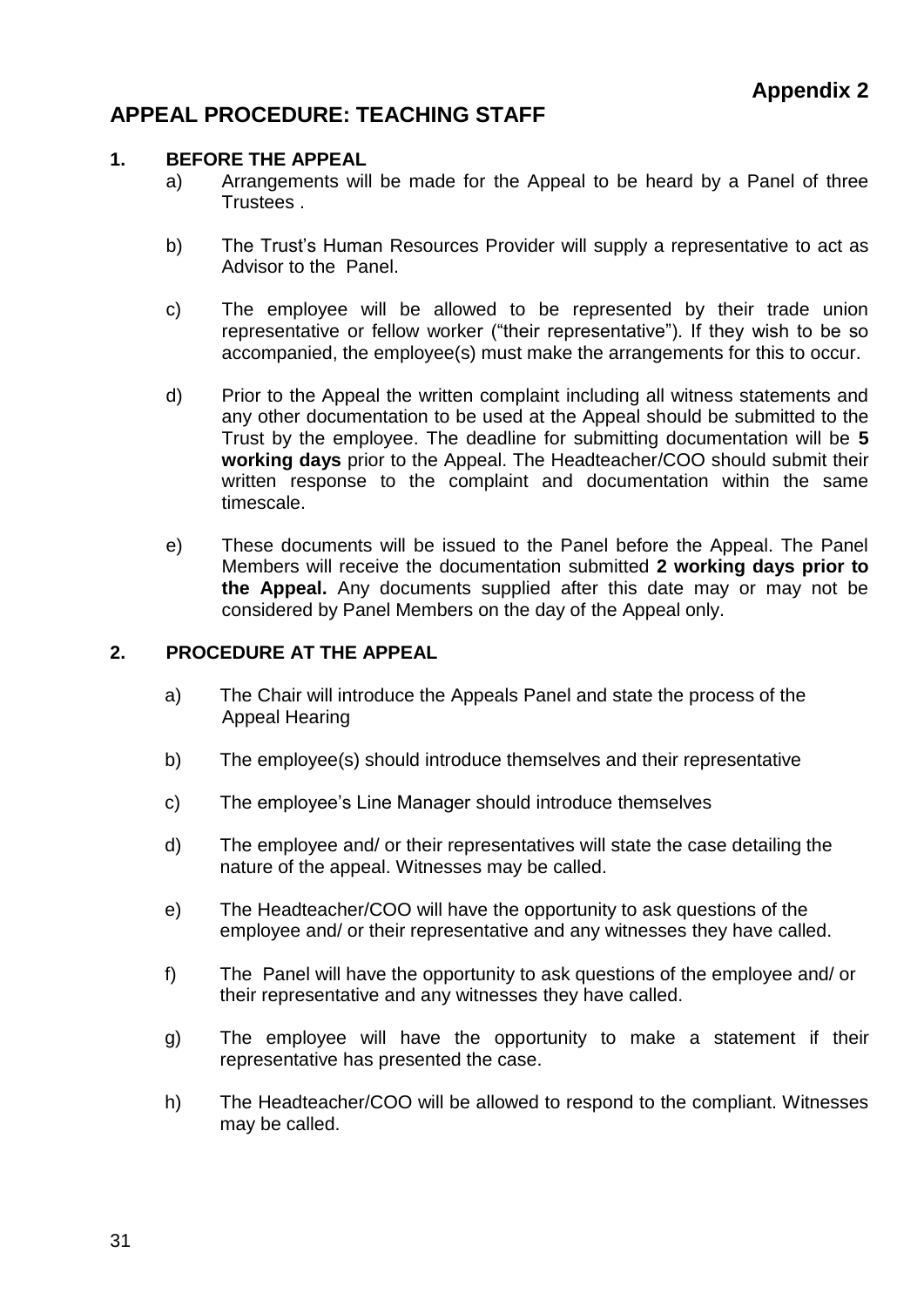- i) The employee and/ or their representative will have the opportunity to ask questions of the Headteacher/COO and any witnesses which they have called.
- j) The Panel will have the opportunity to ask questions of the Headteacher/COO and any witnesses which they have called.
- k) The employee and/ or their representative will have the opportunity to summarise their case, if they so he/she so wish.
- l) The Headteacher/COO will have the opportunity to summarise their case, if they so wish.
- m) The employee, their representative and the Headteacher/COO will withdraw from the Appeal.
- n) The Panel, with the Advisor, will deliberate in private, only recalling the two parties to clarify points on uncertainty on evidence already given. If recall is necessary, both parties shall be recalled even if only one is concerned with the point in question.
- o) Both parties will be invited to return to the Appeal and the decision will be announced verbally at the conclusion of the Appeal by the Chair of the Panel.

#### . **3. AFTER THE MEETING**

a) The decision, as announced by the Chair of the Panel, together with reasons will be confirmed in writing to the employee and the Headteacher/COO as soon as possible after the Appeal.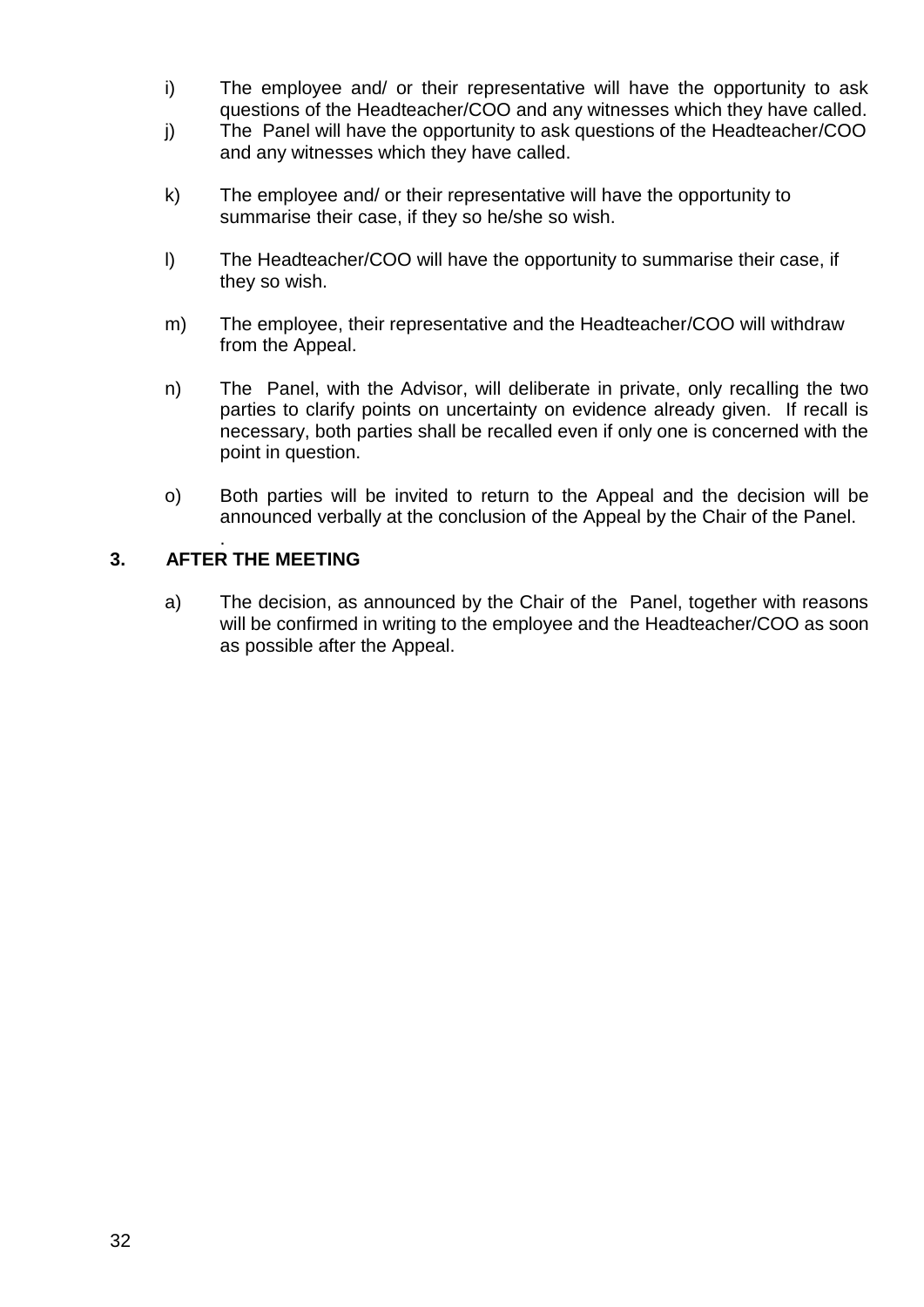

## **TEACHERS PAY TABLE 1st September 2021**

|                         |                       | 2021 Pay Ranges |  |  |
|-------------------------|-----------------------|-----------------|--|--|
|                         |                       |                 |  |  |
|                         |                       |                 |  |  |
| 1                       |                       | £18,419         |  |  |
| $\overline{c}$          |                       | £20,482         |  |  |
| $\overline{3}$          |                       | £22,545         |  |  |
| $\overline{4}$          |                       | £24,608 507     |  |  |
| $\overline{5}$          |                       | £26, 671 622    |  |  |
| $\overline{6}$          |                       | £28,735         |  |  |
|                         |                       |                 |  |  |
|                         | <b>Main Pay Range</b> |                 |  |  |
|                         |                       |                 |  |  |
| 1                       |                       | £25,714         |  |  |
| $\overline{c}$          |                       | £27,600         |  |  |
| $\overline{3}$          |                       | £29,664         |  |  |
| $\overline{\mathbf{4}}$ |                       | £31,778         |  |  |
| 5                       |                       | £34,100         |  |  |
| 6                       |                       | £36,961         |  |  |
|                         |                       |                 |  |  |
| <b>Upper Pay Range</b>  |                       |                 |  |  |
|                         |                       |                 |  |  |
| 1                       |                       | £38,690         |  |  |
| $\overline{c}$          |                       | £40,124         |  |  |
| 3                       |                       | £41,604         |  |  |
|                         |                       |                 |  |  |

## **Allowances Teaching & Learning Responsibilities (TLR)**

| <b>TLR Payments</b> |  |                |                |  |
|---------------------|--|----------------|----------------|--|
|                     |  | 2021           |                |  |
|                     |  | <b>Minimum</b> | <b>Maximum</b> |  |
| <b>TLR1 Band</b>    |  | £8,291         | £14,029        |  |
| TLR2 Band           |  | £2,873         | £7,017         |  |
| TLR3 Band           |  | £571           | £2,833         |  |
| <b>SEN Range</b>    |  | £2,272         | £4,481         |  |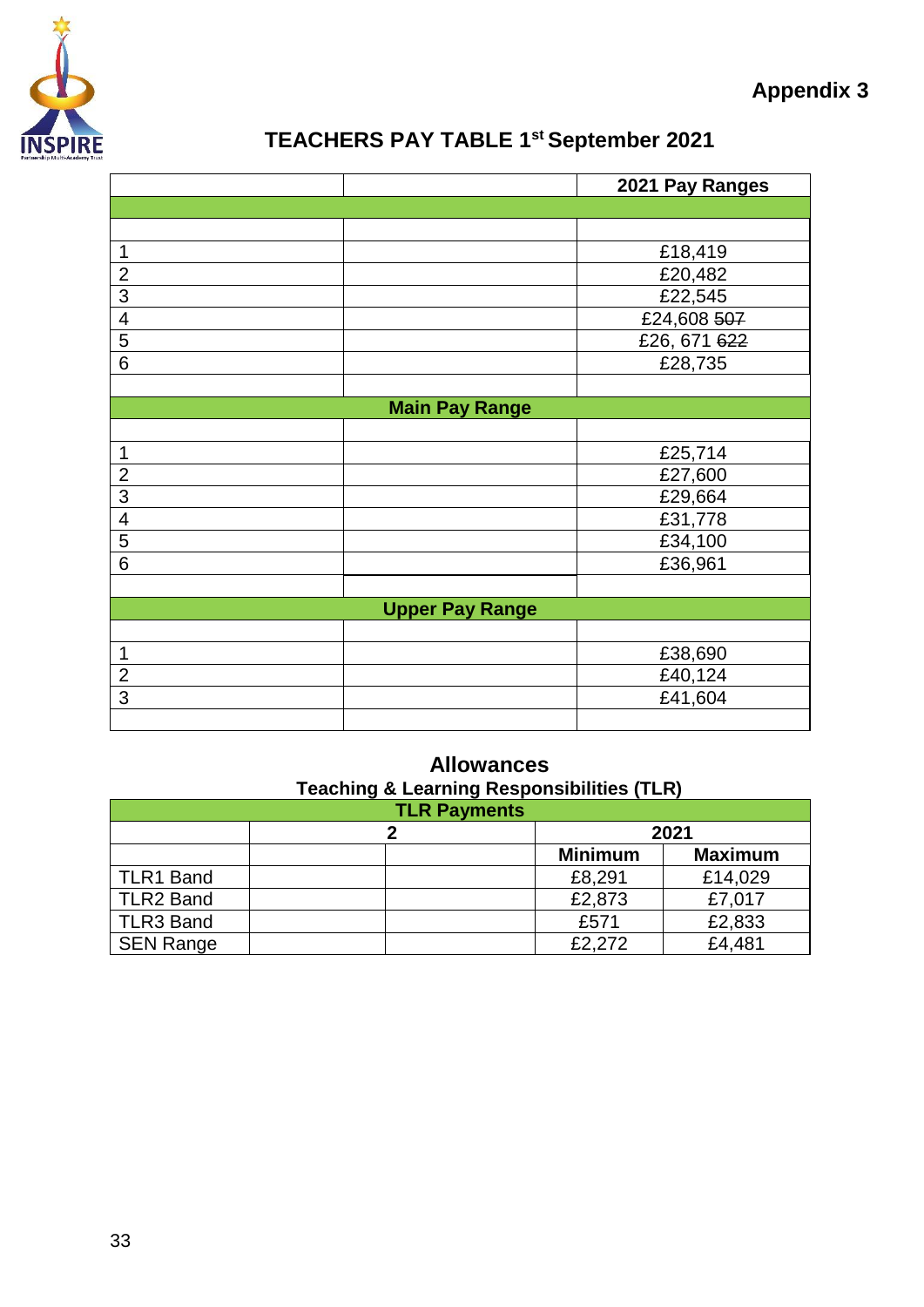| <b>Leadership Group Pay Range</b> |          |  |  |
|-----------------------------------|----------|--|--|
|                                   |          |  |  |
| L1                                | £42,194  |  |  |
| L2                                | £43,251  |  |  |
| L3                                | £44,331  |  |  |
| L4                                | £45,434  |  |  |
| L5                                | £46,566  |  |  |
| L6                                | £47,734  |  |  |
| L7                                | £49,020  |  |  |
| $\mathsf{L}8$                     | £50,150  |  |  |
| L <sub>9</sub>                    | £51,402  |  |  |
| L10                               | £52,722  |  |  |
| L11                               | £54,091  |  |  |
| L12                               | £55,337  |  |  |
| L13                               | £56,720  |  |  |
| L14                               | £58,135  |  |  |
| L15                               | £59,582  |  |  |
| L <sub>16</sub>                   | £61,165  |  |  |
| L17                               | £62,570  |  |  |
| L18                               | £64,142  |  |  |
| L <sub>19</sub>                   | £65,735  |  |  |
| L20                               | £67,365  |  |  |
| L21                               | £69,031  |  |  |
| L22                               | £70,745  |  |  |
| L23                               | £72,496  |  |  |
| L24                               | £74,295  |  |  |
| L25                               | £76,141  |  |  |
| L26                               | £78,025  |  |  |
| L27                               | £79,959  |  |  |
| L28                               | £81,941  |  |  |
| L <sub>29</sub>                   | £83,971  |  |  |
| L30                               | £86,061  |  |  |
| L31                               | £88,187  |  |  |
| L32                               | £90,379  |  |  |
| L33                               | £92,624  |  |  |
| L34                               | £94,913  |  |  |
| L35                               | £97,273  |  |  |
| L36                               | £99,682  |  |  |
| L37                               | £102,159 |  |  |
| L38                               | £104,688 |  |  |
| L39                               | £107,238 |  |  |
| L40                               | £109,914 |  |  |
| L41                               | £112,660 |  |  |
| L42                               | £115,483 |  |  |
| L43                               | £117,197 |  |  |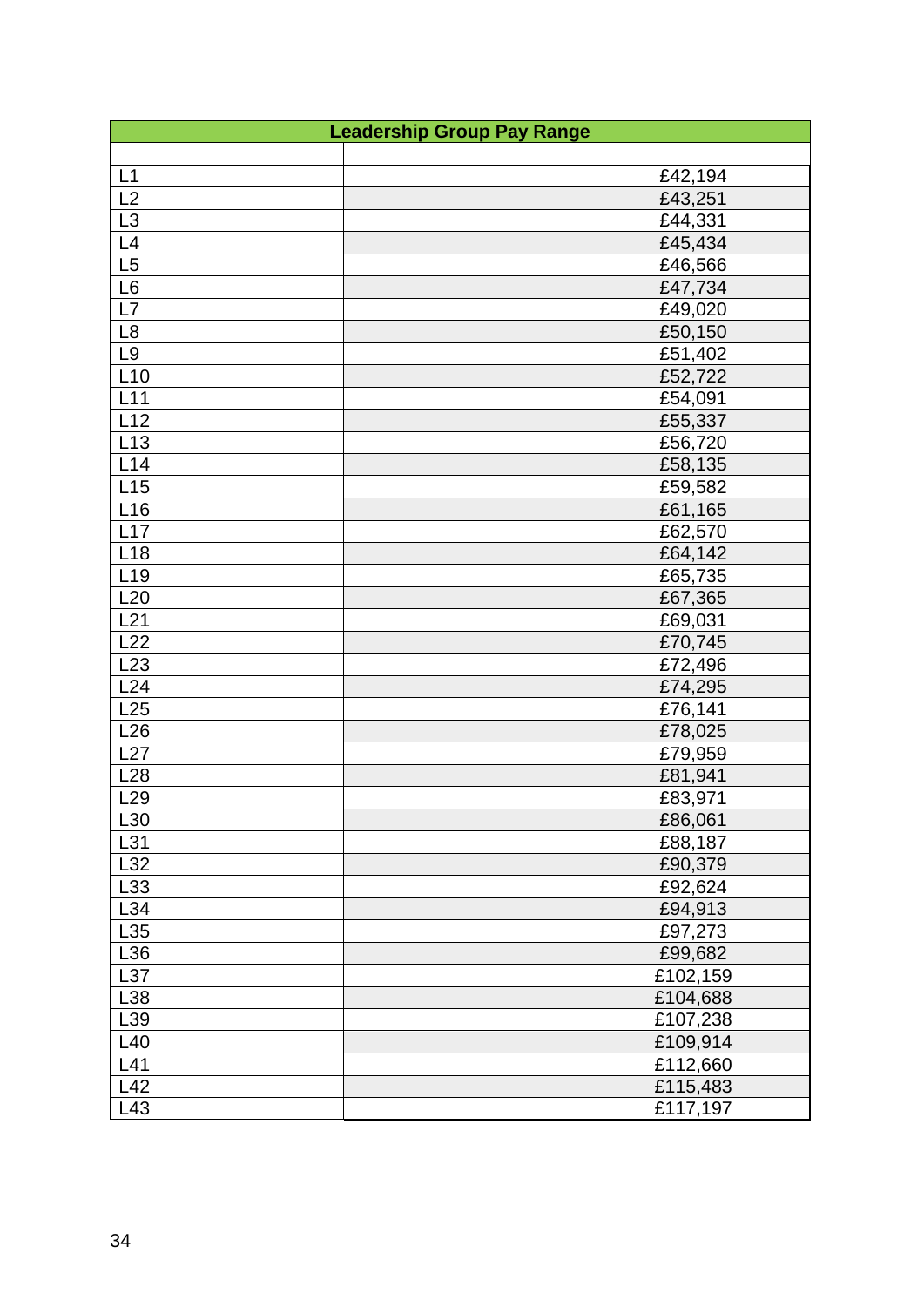

## **Appendix 4**

## **NJC PAY TABLE 1st April 2021**

| April 2021                                  | April 2021 |
|---------------------------------------------|------------|
| $\mathbf{1}$<br>$\mathbf 1$<br>£18,333      | £9.50      |
| $\overline{2}$<br>$\overline{2}$<br>£18,516 | £9.60      |
| 3<br>£18,887<br>3                           | £9.79      |
| $\overline{4}$<br>£19,264                   | £9.99      |
| 5<br>£19,650<br>4                           | £10.19     |
| 6<br>£20,043                                | £10.39     |
| £20,444<br>7                                | £10.60     |
| £20,852<br>8                                | £10.81     |
| $\overline{9}$<br>£21,269<br>5              | £11.02     |
| 10<br>£21,695                               | £11.25     |
| 11<br>£22,129                               | £11.47     |
| 12<br>£22,571                               | £11.70     |
| 13<br>£23,023                               | £11.93     |
| 14<br>£23,484                               | £12.17     |
| 6<br>15<br>£23,953                          | £12.42     |
| 16<br>£24,432                               | £12.66     |
| 17<br>£24,920                               | £12.92     |
| 18<br>£25,419                               | £13.18     |
| 19<br>£25,927                               | £13.44     |
| 20<br>£26,446                               | £13.71     |
| $\overline{7}$<br>21<br>£26,975             | £13.98     |
| 22<br>£27,514                               | £14.26     |
| 23<br>£28,226                               | £14.63     |
| £29,174<br>24                               | £15.12     |
| 25<br>£30,095                               | £15.60     |
| 8<br>26<br>£30,984                          | £16.06     |
| 27<br>£31,895                               | £16.53     |
| 28<br>£32,798                               | £17.00     |
| 29<br>£33,486                               | £17.36     |
| 9<br>30<br>£34,373                          | £17.82     |
| 31<br>£35,336                               | £18.32     |
| 32<br>£36,371                               | £18.85     |
| 33<br>£37,568                               | £19.47     |
| 10<br>34<br>£38,553                         | £19.98     |
| 35<br>£39,571                               | £20.51     |
| 36<br>£40,578                               | £21.03     |
| 11<br>37<br>£41,591                         | £21.56     |
| 38<br>£42,614                               | £22.09     |